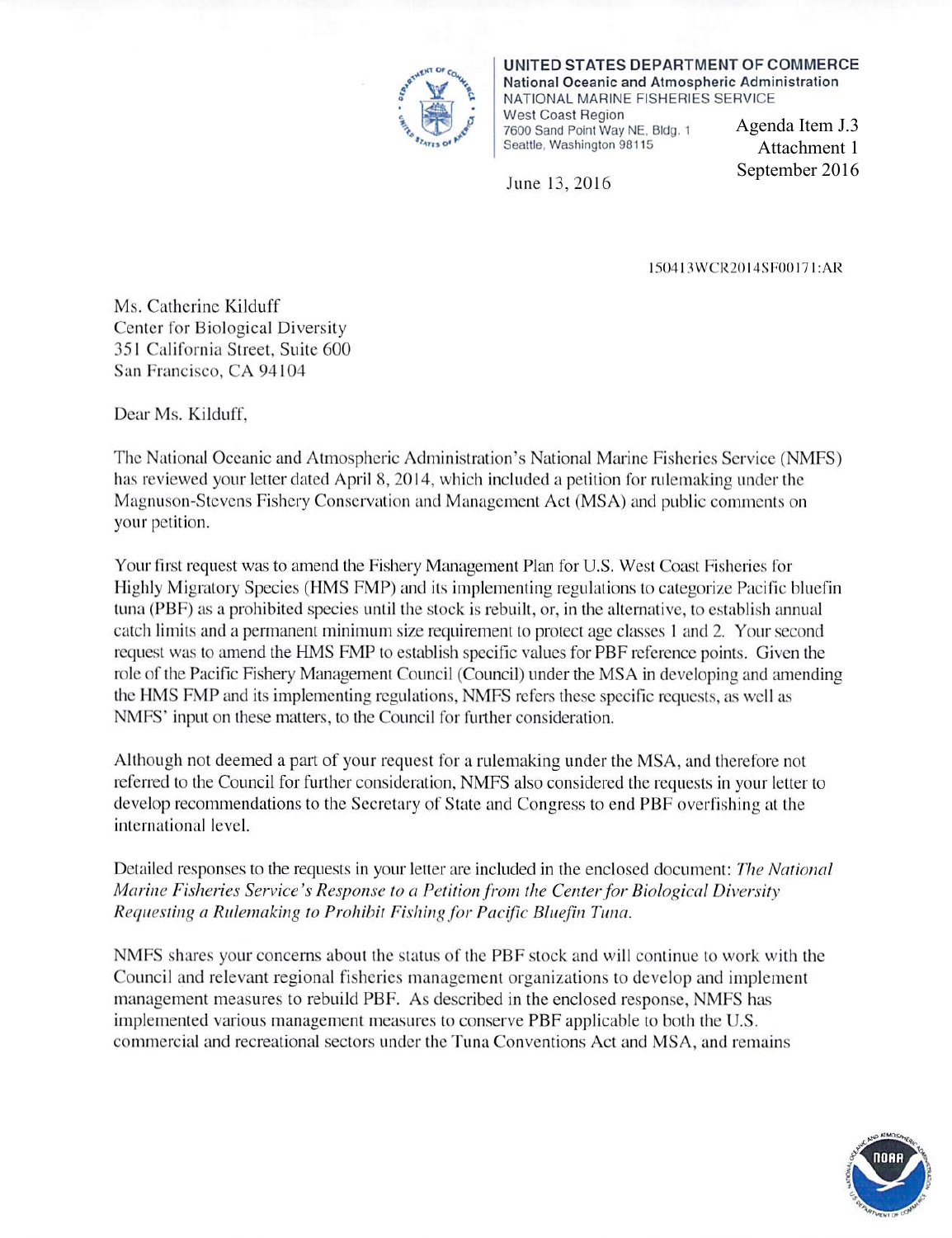committed to working with other PBF fishing nations to establish an effective rebuilding plan, reference points, and harvest control rules for the long-term conservation of PBF.

Sincerely,

William W. Stelle, Jr. Regional Administrator

Enclosure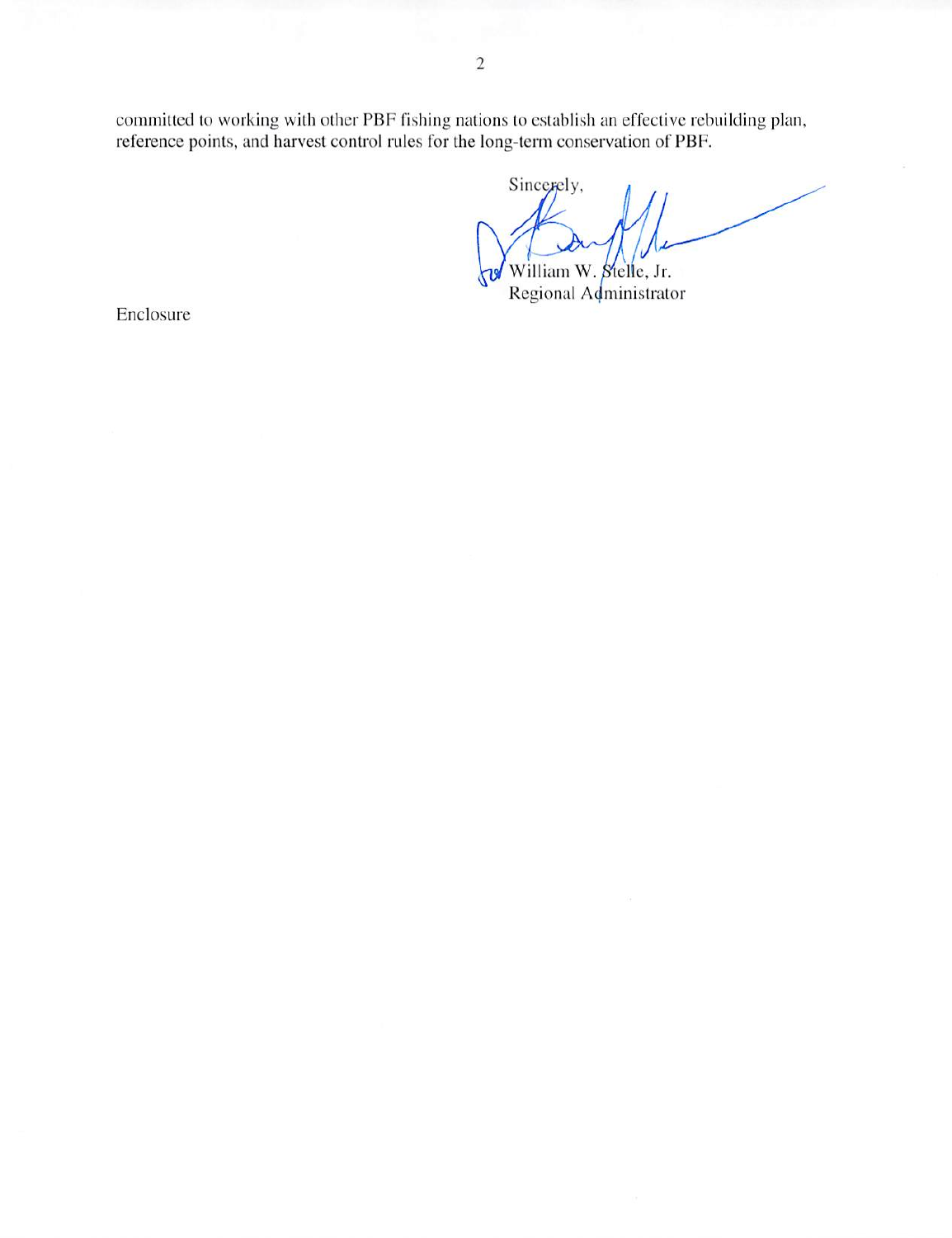### **THE NATIONAL MARINE FISHERIES SERVICE'S RESPONSE TO A PETITION FROM THE CENTER FOR BIOLOGICAL DIVERSITY REQUESTING A RULEMAKING FOR PACIFIC BLUEFIN TUNA**

**Prepared by: Sustainable Fisheries Division NMFS West Coast Region June 2016**

#### **Introduction**

The U.S. Department of Commerce's National Marine Fisheries Service (NOAA Fisheries or NMFS), an agency within the National Oceanic and Atmospheric Administration (NOAA), received a petition from the Center for Biological Diversity (CBD), a non-governmental organization, on April 9, 2014. In the petition, CBD asserted that Pacific bluefin tuna (PBF) are not adequately protected under the existing Fishery Management Plan for U.S. West Coast Fisheries for Highly Migratory Species (HMS FMP). Specifically, CBD petitioned NMFS under the authority of the Magnuson-Stevens Fishery Conservation and Management Act (MSA) to amend the HMS FMP and revise the implementing regulations for the HMS FMP to include PBF as a prohibited species until the stock is rebuilt, thereby placing a moratorium on retention of PBF by U.S. fishing vessels. As an alternative, the CBD requested that NMFS establish annual catch limits and a permanent minimum size requirement to protect age classes 1 and 2. Additionally, CBD requested that NMFS amend the HMS FMP to establish specific reference points for PBF to guide science-based management of the stock. Outside of the scope of its petition for rulemaking, CBD requested that NMFS develop recommendations to the Secretary of State and Congress to prohibit all fishing on the high seas, and end PBF overfishing at the international level.

Citing legal responsibilities outlined in section 304(i) of the MSA, CBD requested that NMFS undertake a rulemaking based on its assertion that the Pacific Fishery Management Council (Pacific Council) failed to meet its statutory duty to develop recommendations for domestic regulations in response to NMFS' determination that the PBF stock is overfished and subject to overfishing (78 FR 41033, July 9, 2013). In its 2013 status determination for the PBF stock, NMFS noted that section 304(i) of the MSA applied because the condition of the stock was owed to excessive international fishing pressure, and because there were no management measures under international agreements in place to end overfishing. Accordingly, NMFS notified the Pacific Council on April 8, 2013, of its duties under section 304(i) to develop recommendations for international actions to end overfishing and for domestic regulations addressing the relative impact of U.S. fishing vessels on the stock.<sup>[1](#page-2-0)</sup> The Pacific Council sent a letter on April 1, 2014, within the 1-year deadline of section 304(i), regarding their obligations to address both the relative impact of the U.S. fleet as well as international

<span id="page-2-0"></span><sup>&</sup>lt;sup>1</sup> The April 8, 2013, letter from the NMFS Regional Administrator to Pacific Council Chair Dan Wolford may be downloaded here: [http://www.pcouncil.org/wp-content/uploads/D4a\\_ATT1\\_PBF\\_OVERFISHED\\_JUN2013BB.pdf](http://www.pcouncil.org/wp-content/uploads/D4a_ATT1_PBF_OVERFISHED_JUN2013BB.pdf)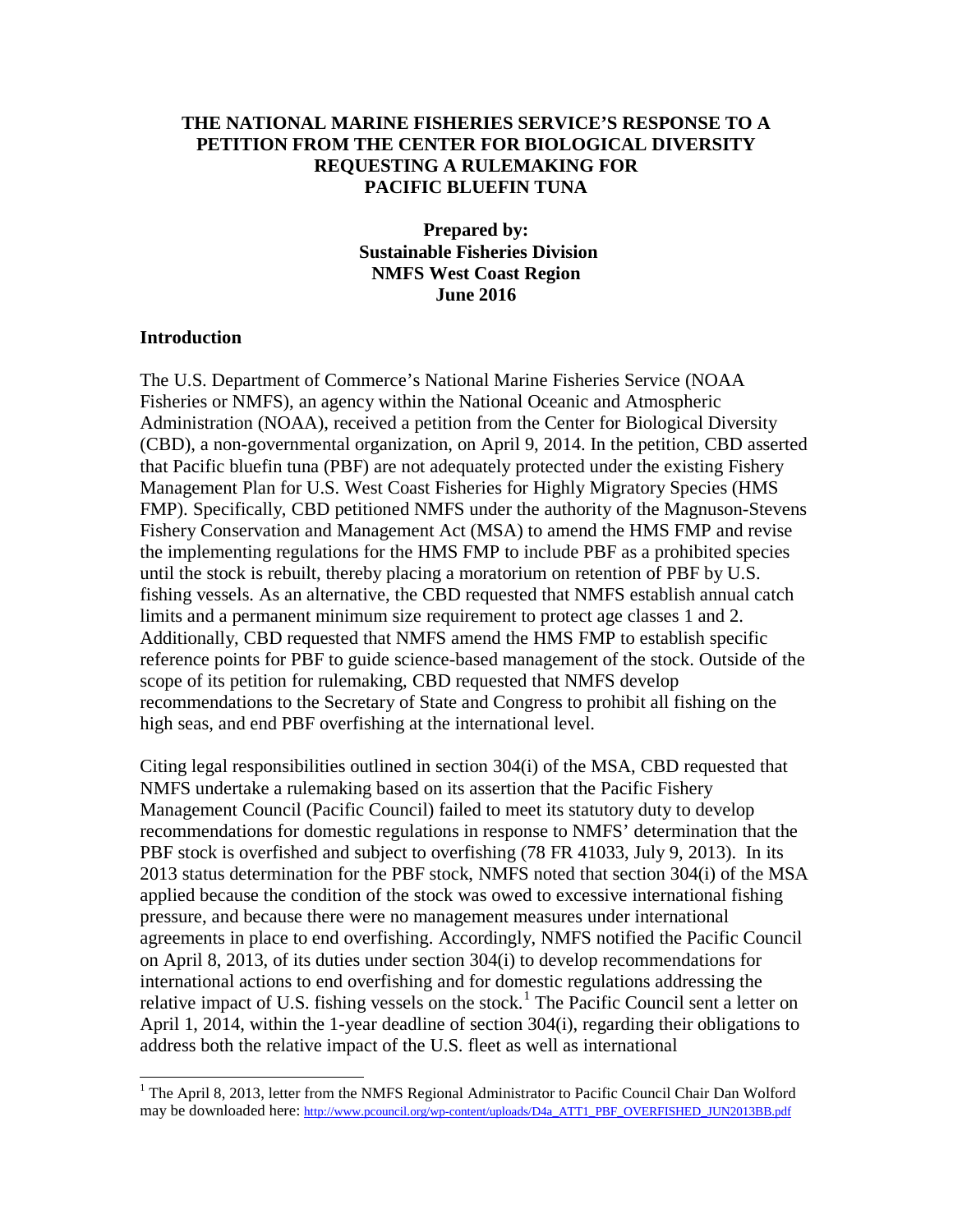recommendations to end overfishing and rebuild the PBF stock. NMFS has since worked with the Pacific Council and the two regional fishery management organizations (RFMOs) that manage PBF to develop and implement measures to reduce fishing mortality on the stock, effectively taking into account the relative impact by U.S. fleets. These measures are consistent with the conservation advice of scientific advisors for ending overfishing and rebuilding the stock. These measures are described below in NMFS' detailed response to the petitioner.

# **Public Input**

NMFS published a notice in the *Federal Register* on July 24, 2014, (79 FR 43017) announcing that the petition contained enough information to effectively consider its substance, and to solicit public comments and information on both the rulemaking and non-rulemaking requests in the petition. NMFS specifically requested that the public provide comments on the social, economic, and biological impacts from implementing any of the petitioner's requests to assist NMFS in its evaluation and in determining what rulemaking action(s), if any, were appropriate. The public comment period closed on September 22, 2014.

NMFS received 29 written comments, 2 emails, and 431 individually submitted electronic comments via the Federal e-Rulemaking Portal. Most of the comments are available online;<sup>[2](#page-3-0)</sup> however, some of the comments were not posted because they contained inappropriate language, such as profanities. CBD submitted several electronic comments, with 23,826 identical form letters attached from its members. The majority of distinct comments came from the recreational fishing community, specifically sportfishing anglers, as well as the commercial passenger fishing vessel (CPFV) industry.

## **Response to the Petition**

In preparing a response, NMFS considered each of the petitioner's requests in terms of its: 1) efficacy in ending overfishing and rebuilding the stock, keeping in mind the statutory responsibility to address the relative impacts of U.S. commercial and recreational fisheries; 2) relevance to international and domestic efforts underway; and 3) implications for fishing communities. NMFS restricted its evaluation to the impacts of the U.S. West Coast-based fleets on PBF, as these fishing activities are managed under the HMS FMP, which is the focus of the petition. CBD did not request revisions to the Fishery Ecosystem Plan for Pelagic Fisheries of the Western Pacific Region. NMFS also considered public comments on the petitioner's requests. Given the role of the Pacific Council in rulemakings pertaining to the HMS FMP, NMFS refers CBD's request for rulemaking and changes to the HMS FMP to the Pacific Council for further consideration, as well as NMFS input on these matters as set forth in this document.

<span id="page-3-0"></span><sup>&</sup>lt;sup>2</sup> Most of the comments submitted can be found here: [http://www.regulations.gov/#!documentDetail;D=NOAA-NMFS-](http://www.regulations.gov/#!documentDetail;D=NOAA-NMFS-2014-0076-0001)[2014-0076-0001](http://www.regulations.gov/#!documentDetail;D=NOAA-NMFS-2014-0076-0001)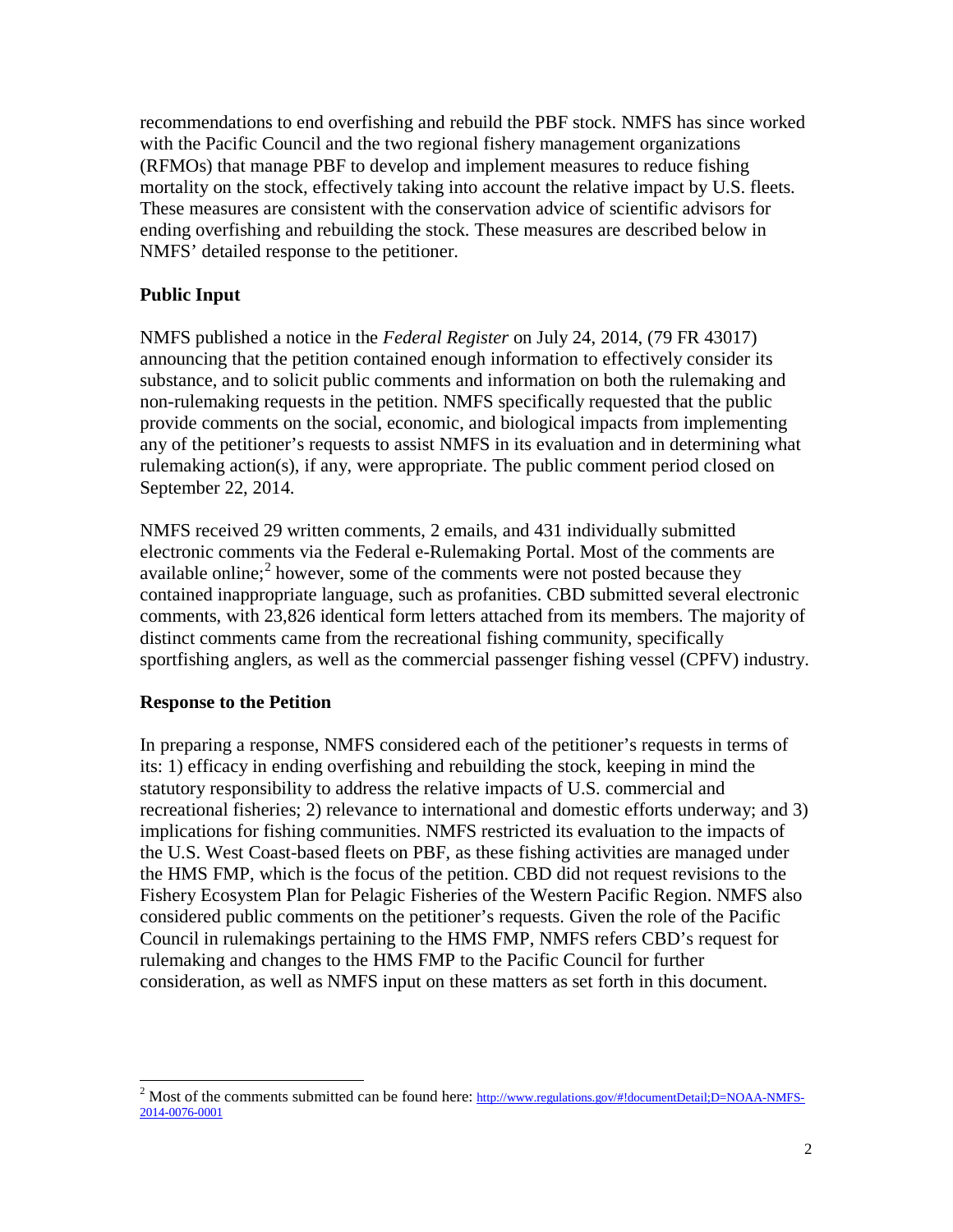Request 1: *NMFS should add PBF to the list of prohibited species in the HMS FMP*. *Doing so would be symbolically powerful, and would have little to no economic impact on U.S. fishermen.*

CBD asserts that because of the overfished status of PBF, a moratorium or ban on U.S. fishing for  $PBF<sup>3</sup>$  $PBF<sup>3</sup>$  $PBF<sup>3</sup>$  is necessary to recover the population to healthy levels. CBD asserts that without immediately imposing additional domestic protections, PBF face irreversible and irreparable harm from ongoing overfishing. CBD indicates that regardless of "…U.S. catch represent[ing] only a small portion of the Pacific bluefin tuna caught worldwide, NMFS still has a duty to take the steps it can to slow or reduce overfishing."

CBD suggests that a moratorium on retention of PBF would send a strong message to other nations that fish for PBF. CBD speculates that such an action by the United States could help persuade Mexico and Japan to follow a similar zero-harvest strategy. Further, CBD states that such an action by the United States would be symbolically powerful and "precedent setting" towards establishing that "…past fishing effort should confer responsibility on a nation to reduce overfishing."

CBD offers several reasons why a prohibition on retention of PBF would not have a major economic impact on U.S. fishermen. The petitioner contends that U.S. vessels do not target PBF and sport fishermen cannot sell their catch; therefore, the economic impact from listing PBF as a prohibited species in the HMS FMP would be minimal. CBD acknowledges that a prohibition on retention of PBF may weaken U.S. negotiating power in the RFMOs but that the U.S. catch is so minimal that U.S. fisheries have "little left to lose."

Public Input on Request 1: *The majority of the individual comments (i.e., non-form letters) opposed a prohibition on fishing for PBF, and many expressed concerns about the potential hardship to fishing communities. As an alternative to a prohibition, many commenters considered the suitability of other management measures for reducing fishing mortality. A few individual commenters and all of the form letters submitted by CBD expressed support for banning U.S. fishing for PBF.*

Of the individually submitted comments, 323 included rationales for opposing a moratorium on fishing for PBF, and 253 included suggestions for alternative management measures. NMFS did not assume that the commenters that proposed alternative measures also opposed the prohibition. However, such an inference may not have been unreasonable given the context of some of their comments. A small minority of the public comments expressed support for a full moratorium both in U.S. waters as well as on the high seas. These comments ranged from one sentence stating "I support banning

<span id="page-4-0"></span><sup>&</sup>lt;sup>3</sup> CBD calls for a prohibition on fishing for PBF, but later clarifies that it is requesting that NMFS list PBF as a prohibited species, which would thereby prohibit retention as opposed to prohibiting catch or certain fishing activities. Many of the comments submitted by the public, including the form letters submitted by CBD, refer to a prohibition, moratorium, or ban on U.S. fishing for PBF, as opposed to a prohibition on retention; therefore, NMFS generally refers to a moratorium, ban, or prohibition on fishing when discussing public comments and certain aspects of CBD's petition. However, NMFS more often refers to a prohibition on retention of PBF, as formally requested by CBD, throughout this response.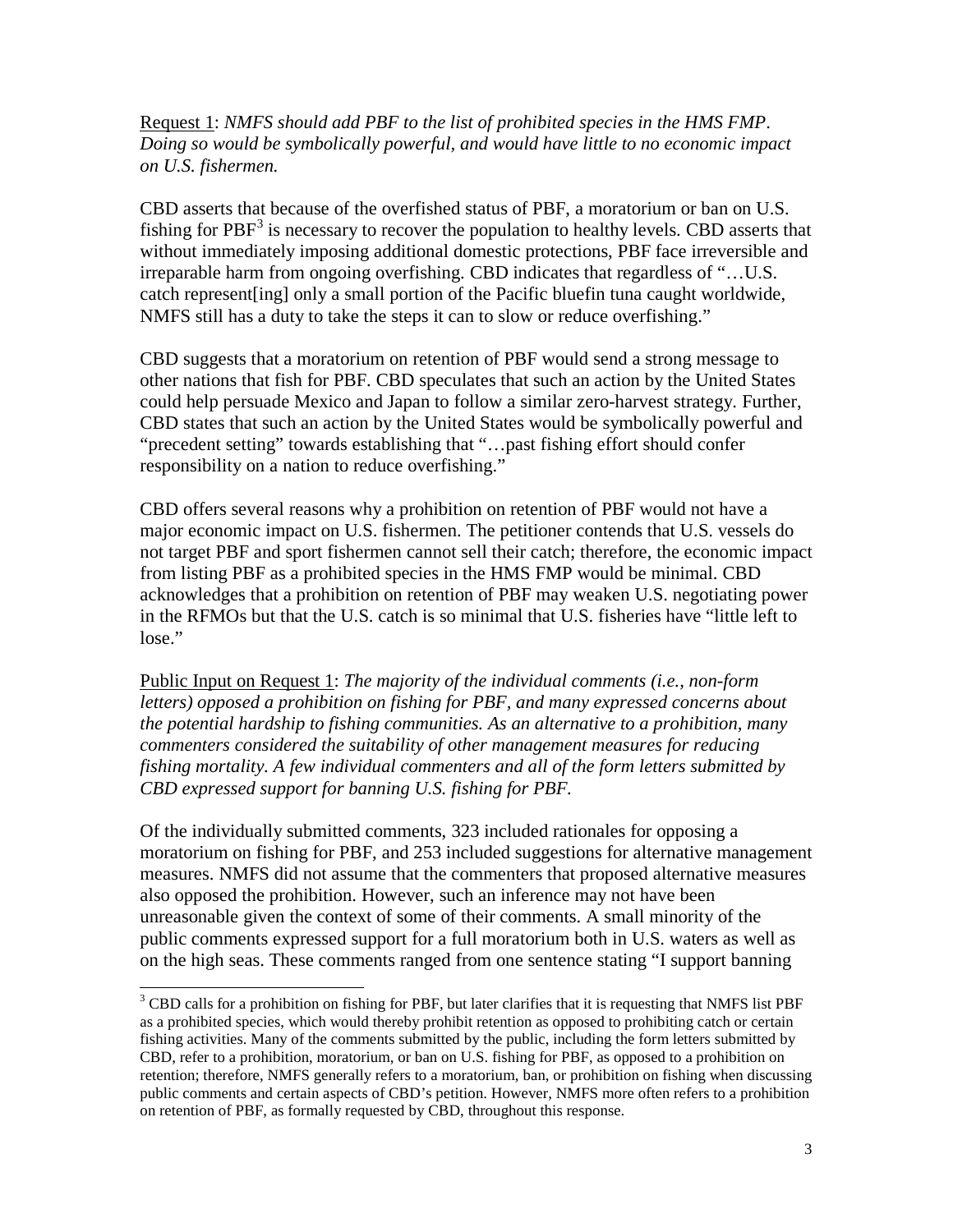tuna fishing" to others stating that no other alternatives satisfied the responsibility of the United States to prevent overfishing. The 23,826 form letter comments from CBD's members were identical in content and supported a ban on fishing for Pacific bluefin tuna in U.S waters and a closure of the high seas.

The majority of individually submitted comments (i.e., non-form letters) were received from the recreational fishing sector—primarily from private citizens and members and anglers of the CPFV industry. These comments were clear about opposing any type of PBF prohibition. Many of the commenters (190 individuals) expressed their opinions that the recreational sector has a small impact on the health of the overall PBF stock. Numerous commenters (75 individuals) shared their perspective that the availability of PBF in the eastern Pacific Ocean (EPO) has been better in recent years. Many of the comments received from sportfishing anglers also described the particular allure of being able to catch a PBF. Most of these commenters described PBF as "boat shy," and difficult to catch. This particular behavior was also cited as a motivating factor for booking a fishing trip. Others expressed that they like the unique flavor of PBF.

A large number of public comments (122) expressed concerns about the potential economic impacts on the U.S. fishing industry if a moratorium on fishing for PBF were imposed. A comment received from the Sportfishing Association of Southern California (SAC) stated that "…a moratorium will most certainly place incredible strain on the health of southern California's most important fishing fleet, and that this would be realized through reduced fishing opportunity, fewer customers, jobs, and other direct and indirect economic benefits." This sentiment was similarly expressed in many of the comments received from private recreational anglers. The SAC also explained that "[d]uring years of high bluefin tuna abundance, the various other species of tuna are often absent from U.S. waters. Thus, bluefin tuna become the primary species targeted by anglers." The SAC asserted that, "[i]n the absence of access to bluefin tuna, a large portion of the CPFV fleet will likely be forced out of offshore activities if there is nothing else to pursue." A comment received from the California Wetfish Producers Association (CWPA), an organization that represents the coastal purse seine fleet that primarily targets coastal pelagic species (CPS), mentioned that a "prohibition and/or further restrictions would seriously harm the commercial CPS fishermen who target [b]luefin when they are available in southern [California] waters." The CWPA went on to mention that the CPS fleet relies on a complex of species, all of which have seasonal peaks in abundance and occur off southern California. The CWPA also reminded the agency of the "…critical importance of acting through international accord, not unilaterally, to resolve perceived problems with the [b]luefin tuna resource."

NMFS' Response to Request 1*: There is little evidence to suggest that imposing a unilateral prohibition on the retention of PBF by U.S. West Coast fishermen would either end overfishing or have a consequential impact on reducing overfishing. NMFS has already implemented management measures to address the relative impacts of the U.S. fleet, including measures developed by the Pacific Council to address fishing mortality by the recreational sector. Analysis suggests a prohibition would result in significant economic impacts to U.S. fisheries and fishing communities. Working with the Pacific*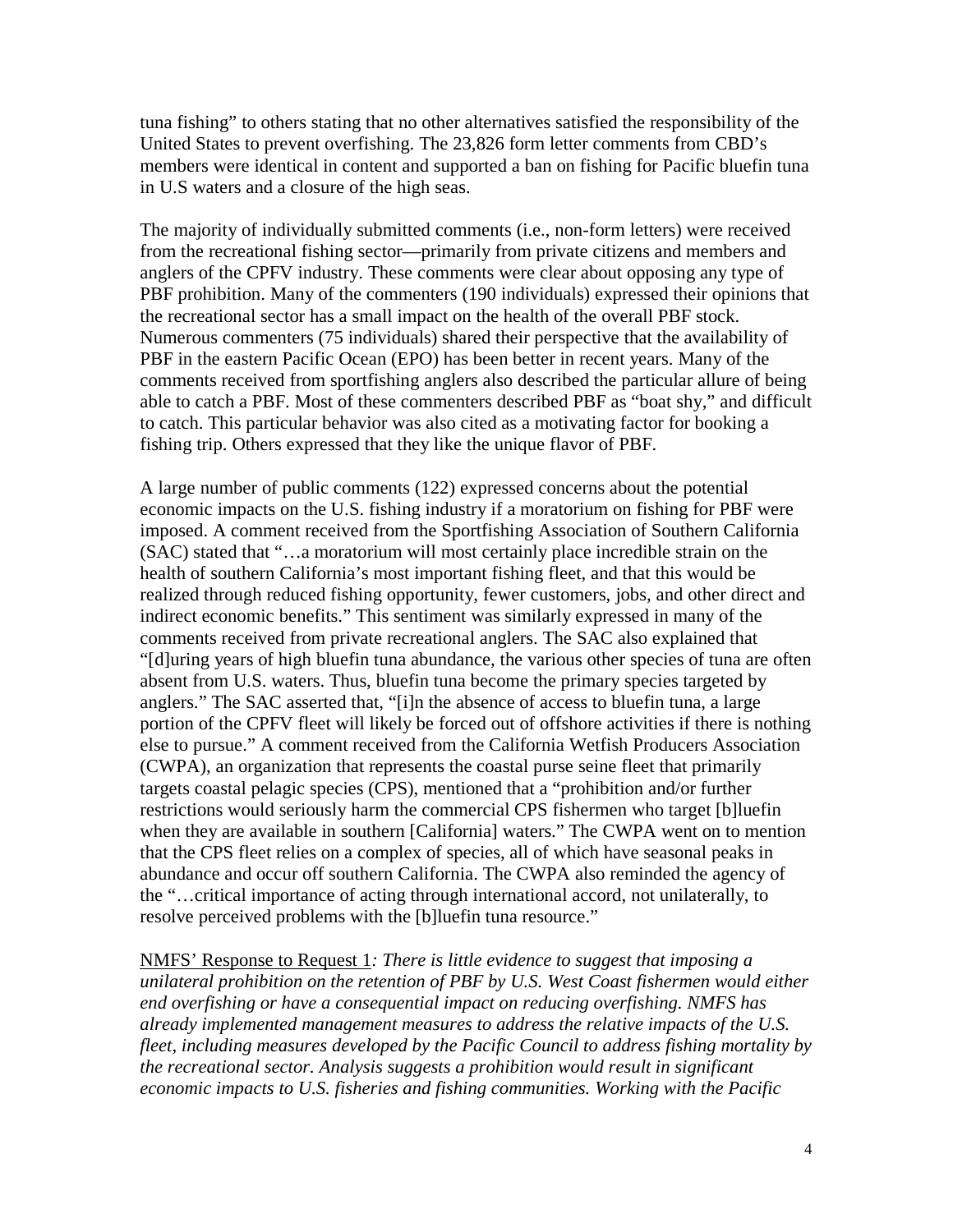## *Council, NMFS will continue to work through RFMO processes to build consensus with other PBF-fishing nations to reduce international fishing mortality.*

There is no scientific evidence that a unilateral PBF retention prohibition implemented by the United States would be an effective way to end overfishing or rebuild the stock. As mentioned in the petition, the catch of PBF by the U.S. West Coast-based fleets represents a small proportion of the total Pacific-wide catch<sup>[4](#page-6-0),[5](#page-6-1)</sup> (see Table 1); therefore, a unilateral retention prohibition imposed on U.S. fishermen would have a negligible contribution to ending overfishing and rebuilding the stock. For vessels that catch PBF incidentally, a prohibition on retention would likely necessitate regulatory discarding of PBF, which may limit the potential conservation gains of listing PBF as a prohibited species.

**Table 1:** U.S. catch of Pacific bluefin tuna relative to the Pacific-wide catch (metric tons) from 2008 through 2013 (ISC, 2015).<sup>[6](#page-6-2)</sup> **Pacific-wide Catch (by all Pacific** 

| Year  | <b>U.S. Commercial Catch</b> | <b>U.S. Recreational Catch</b> | Pacific-Wide Catch (by all Pacific<br><b>RFMO-member nations</b> ) |
|-------|------------------------------|--------------------------------|--------------------------------------------------------------------|
| 2008  |                              | 63                             | 24.508                                                             |
| 2009  | 416                          | 156                            | 19,440                                                             |
| 2010  |                              | 88                             | 17,852                                                             |
| 2011  | 118                          | 225                            | 17,068                                                             |
| 2012  | 42                           | 400                            | 14,840                                                             |
| 2013  | 11                           | 809                            | 11,325                                                             |
| 2014  | 406                          | 398                            | 17,065                                                             |
| Total | 995                          | 2,139                          | 122.098                                                            |

NMFS does not agree with CBD's argument that a unilateral prohibition on PBF retention by the United States would send a strong message to Japan and Mexico to do the same. The United States participates in two RFMOs that manage PBF—the Inter-American Tropical Tuna Commission (IATTC) implemented domestically by the Tuna Conventions Act (TCA) of 1950, as amended, and the Western and Central Pacific Fisheries Commission (WCPFC), implemented domestically by the Western and Central Pacific Fisheries Convention Implementation Act. Working in these RFMOs, Japan, Mexico, and the United States have agreed, with the other members, on management measures for PBF since 2011 for the western and central Pacific Ocean (WCPO) and since 2012 for the EPO. To date, NMFS has not received indication that other nations would emulate a unilateral action by the United States to prohibit retention of PBF.

<span id="page-6-0"></span><sup>&</sup>lt;sup>4</sup> NMFS reviewed the International Scientific Committee for Tuna and Tuna-like Species in the North Pacific's (ISC) data for recent (2008-2014) catch of Pacific bluefin tuna and found that U.S. West Coast fisheries constitute approximately 2.6 percent of the Pacific-wide catch in metric tons; however, in 2013, U.S. recreational catch alone accounted for about 7 percent of Pacific-wide total catch, which was before NMFS imposed significantly more restrictive bag limits in 2015. Catch records for 2015 have yet to be finalized. See Table 1.<br><sup>5</sup> NMFS regards the relatively high 2011 through 2013 recreational catch as an anomaly due to CPFVs and

<span id="page-6-1"></span>private recreational anglers fishing next to the PBF net pens, which serve as fish aggregating devices (FADs), in northern Baja California, Mexico. NMFS has been informed by Mexico's National Aquaculture and Fishing Commission that they will begin enforcing Mexican law requiring recreational sportfishing to remain 250 m away from commercial fishing activities, such as the PBF pens, beginning in 2015.<br><sup>6</sup> The full report can be found here: [http://isc.fra.go.jp/reports/isc/isc15\\_reports.html](http://isc.fra.go.jp/reports/isc/isc15_reports.html)

<span id="page-6-2"></span>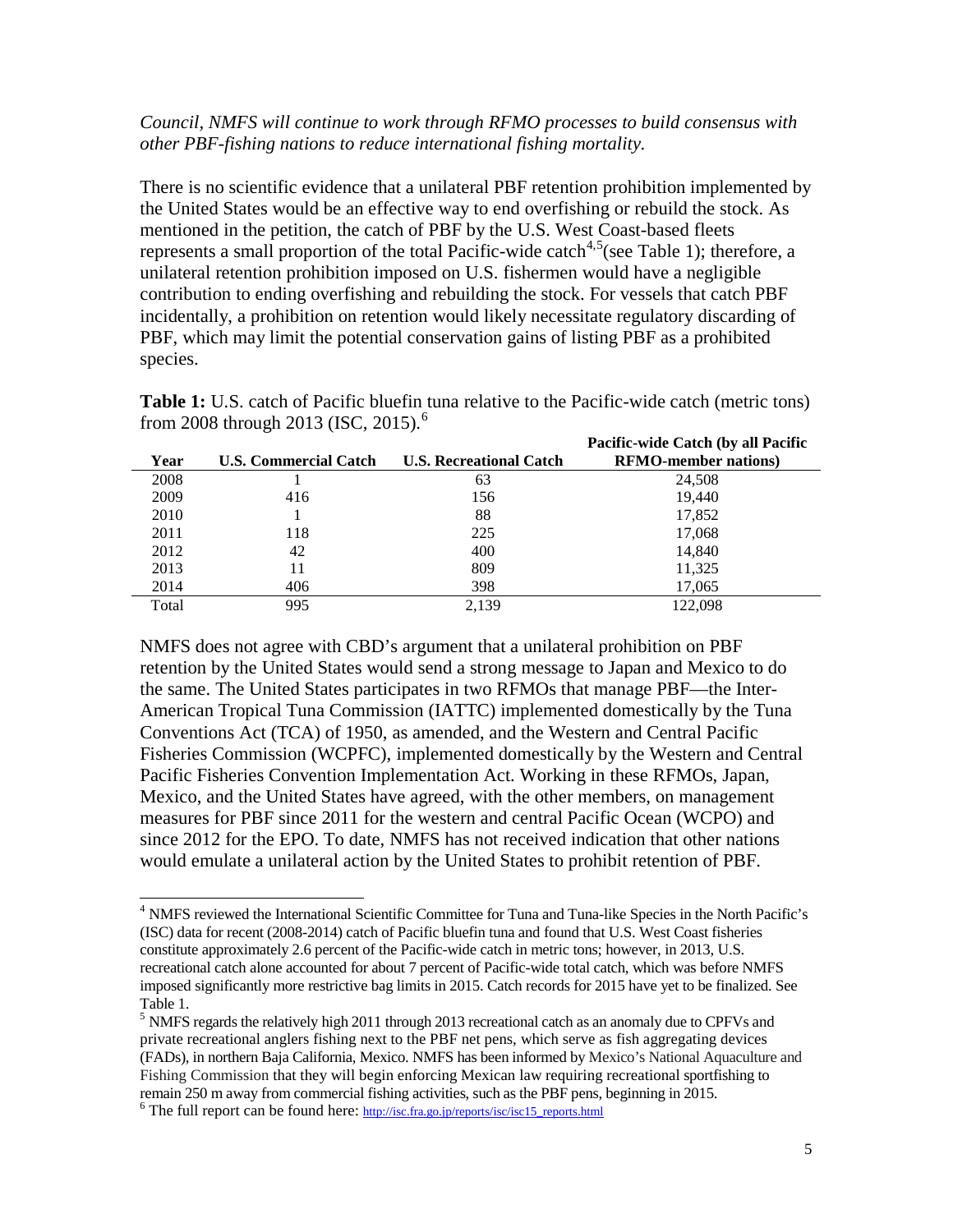NMFS expects restrictions on catch and effort to continue as the preferred international strategy for addressing overfishing and rebuilding the PBF stock. International conservation and management measures have progressively become more restrictive. Based on resolutions adopted by the  $IATTC<sup>7</sup>$  $IATTC<sup>7</sup>$  $IATTC<sup>7</sup>$  and the WCPFC<sup>[8](#page-7-1)</sup> in 2014, PBF fishing nations have undertaken domestic actions to further reduce their respective catch and effort to aid in the rebuilding of PBF. NMFS has implemented both commercial and recreational fishing restrictions to reduce fishing mortality, which take into account the relative impacts of the U.S. fleets on the stock.

With regard to economic impacts, NMFS disagrees with CBD's position that a prohibition on PBF retention would have a minimal economic effect on U.S. fishermen that catch PBF. Whether caught due to direct or incidental fishing effort, PBF is a marketable species and is economically important to U.S. West Coast commercial fishermen who target HMS. The commercial coastal purse seine fleet opportunistically targets PBF when they are in the U.S. waters of the Southern California Bight (SCB). While the primary targets for this fleet are small coastal pelagic species (CPS), such as Pacific sardine, Pacific mackerel and market squid, PBF is part of their fishing portfolio, both historically and currently; revenue from PBF constitutes about 2 to 4 percent of their total revenue from fishing over a 10-year period. PBF are incidentally caught by other U.S. commercial fleets, such as the large-mesh drift gillnet (DGN) fishery, the albacore surface hook-and-line fishery, and the deep-set longline fishery. For the DGN fishery, the annual average PBF revenue share is about 3 percent. Revenues of the surface hook-andline fleet are nearly all from albacore; PBF landings represented less than a 1 percent share of their total revenue in the 2009 to 2013 timeframe. The deep-set longline fleet primarily targets tuna species, including PBF, outside of the U.S. exclusive economic zone (EEZ); however, landings and ex-vessel data are confidential for this fleet, which has constituted fewer than three vessels. Because the availability of PBF to the U.S. commercial fleet varies with ocean conditions, so too does the percent share of revenue from PBF catch.

U.S. recreational fishermen and support industries would also be impacted by a PBF retention prohibition. Although U.S. West Coast recreational fishermen are prohibited from selling their catch, allowing recreational anglers to catch and retain PBF generates positive regional economic impacts, including personal enjoyment of, and willingness to pay for, recreational fishing trips. NMFS expects that economic impacts of a PBF retention prohibition would be concentrated on the recreational fishing community located in southern California. The CPFV fleet targeting PBF primarily operates out of San Diego County, with a limited amount of additional effort originating from Los Angeles and Orange Counties. Based on a recent economic impact study that used CPFV logbook data from the 2008 to 2013 fishing seasons, a moratorium on U.S. West Coastbased PBF retention (e.g., considered equivalent to reducing the current PBF bag limit

<span id="page-7-0"></span><sup>&</sup>lt;sup>7</sup> Resolution C-14-06 can be found here: [http://www.iattc.org/PDFFiles2/Resolutions/C-14-06-Conservation-of-bluefin-](http://www.iattc.org/PDFFiles2/Resolutions/C-14-06-Conservation-of-bluefin-2015-2016.pdf)

<span id="page-7-1"></span>[<sup>2015-2016.</sup>pdf](http://www.iattc.org/PDFFiles2/Resolutions/C-14-06-Conservation-of-bluefin-2015-2016.pdf)<br>8 CMM 2014-04 can be found here: [https://www.wcpfc.int/doc/cmm-2014-04/conservation-and-management-measure](https://www.wcpfc.int/doc/cmm-2014-04/conservation-and-management-measure-establish-multi-annual-rebuilding-plan-pacific)[establish-multi-annual-rebuilding-plan-pacific](https://www.wcpfc.int/doc/cmm-2014-04/conservation-and-management-measure-establish-multi-annual-rebuilding-plan-pacific)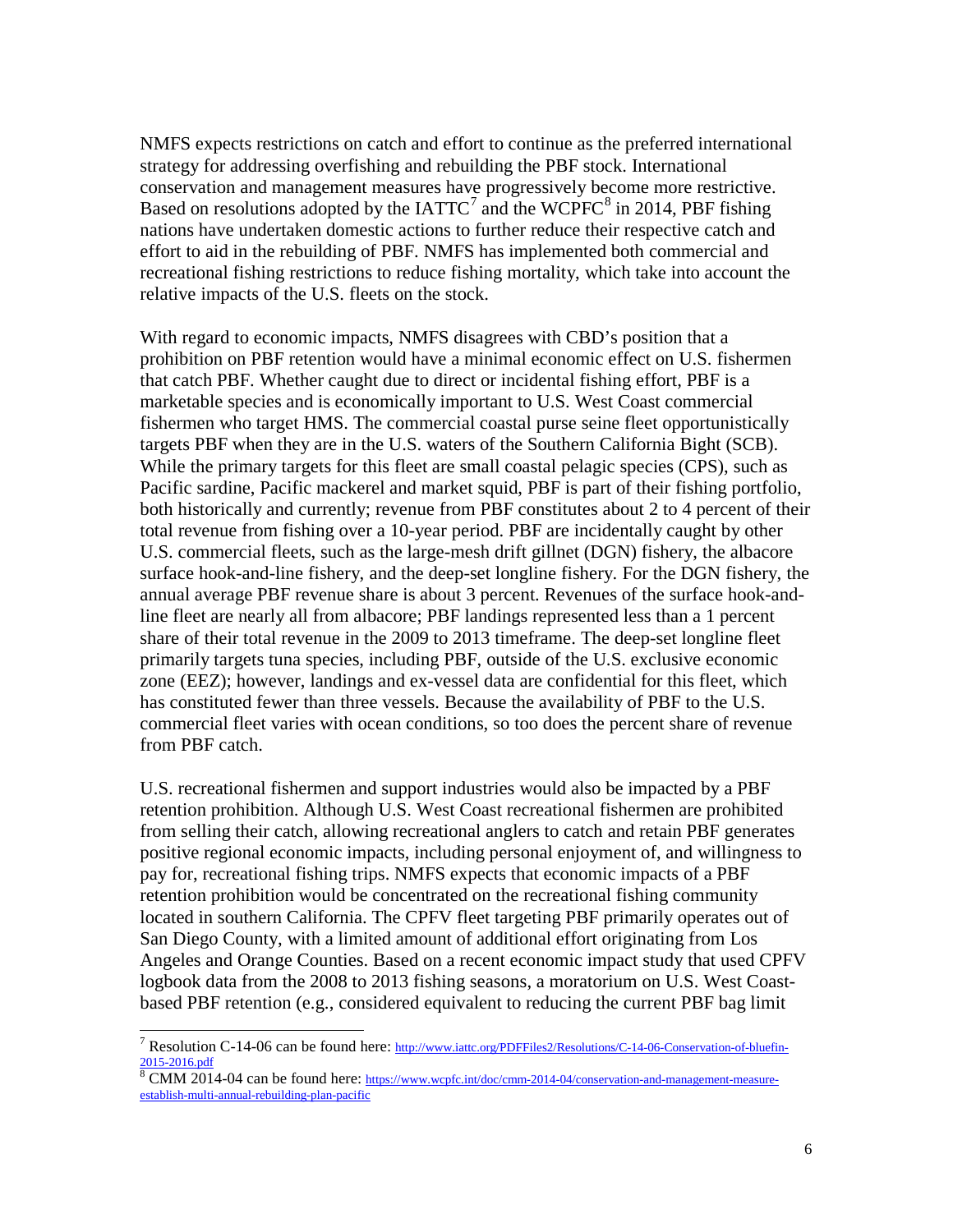from 10 to 0 fish) could result in an estimated loss of up to \$13.8 million in annual direct trip expenditures, \$25.8 million in annual gross sales, and 178 full-time and part-time jobs within southern California due to a decrease in the number of CPFV trips that target PBF (5,275 angler days in U.S. waters and 56,338 angler days in Mexico waters) (Stohs, 2016). The degree of severity would depend upon the extent anglers substitute PBF trips with trips targeting other HMS species (e.g., yellowfin tuna, albacore) and groundfish species (rockfish, cabezon, greenling, lingcod, scorpionfish, etc.). In years when other HMS that CPFV anglers normally target are unavailable, these impacts could be more severe.

Alternative to Request 1: *As an alternative to a prohibition on the catch of PBF, CBD requests that NMFS establish (1b) annual catch limits (ACLs) and (1c) a permanent minimum size limit to protect age 1 and 2 PBF.*

CBD asserted that "… in the absence of Council recommendations for domestic regulations to address the impact of U.S. fishing vessels on PBF, NMFS must act to fulfill Congress's intent to address international overfishing." CBD recognized that NMFS guidelines do not require ACLs for internationally managed stocks. However, CBD regarded the implementation of ACLs, if not a retention prohibition, as a necessary step towards ending overfishing and rebuilding the PBF stock.

CBD also requested a minimum size measure. CBD asserted that a permanent size limit will allow the small fish that migrate to the EPO to increase in size before capture, thereby increasing yield for U.S. fishermen and spawning stock biomass (SSB). CBD did not provide specific suggestions for implementation of a size limit. However, CBD did furnish some studies regarding post-release survivability.

Public Input on Alternative to Request 1: *Many of the public comments suggested consideration of alternative measures, as opposed to a prohibition, to aid in the rebuilding of PBF. None of the comments specifically mentioned use of ACLs under the MSA, but some considered size limits as a potential alternative.* 

While comments from fishing interests appeared to unanimously oppose CBD's proposal to prohibit all PBF fishing, many of these same commenters did say they were open to some type of alternative, less restrictive measure as one of potentially several solutions for ending overfishing and rebuilding the stock. Suggested alternative measures included further reducing catch limits for the commercial sector (mentioned in 110 comments, of which the majority were submitted by recreational anglers) and bag limits, imposing size restrictions, limiting the time period of the fishing season, and/or implementing fish tag programs for the recreational sector. One or several of these alternative measures were mentioned in 134 comments. No comments were received from the commercial fishing sector regarding size limits.

NMFS' Response to Alternative to Request 1: *When CBD sent its petition on April 8, 2014, it might not have realized that the Pacific Fishery Management Council had, 7 days before on April 1, already responded formally to NMFS under section 304(i) of the*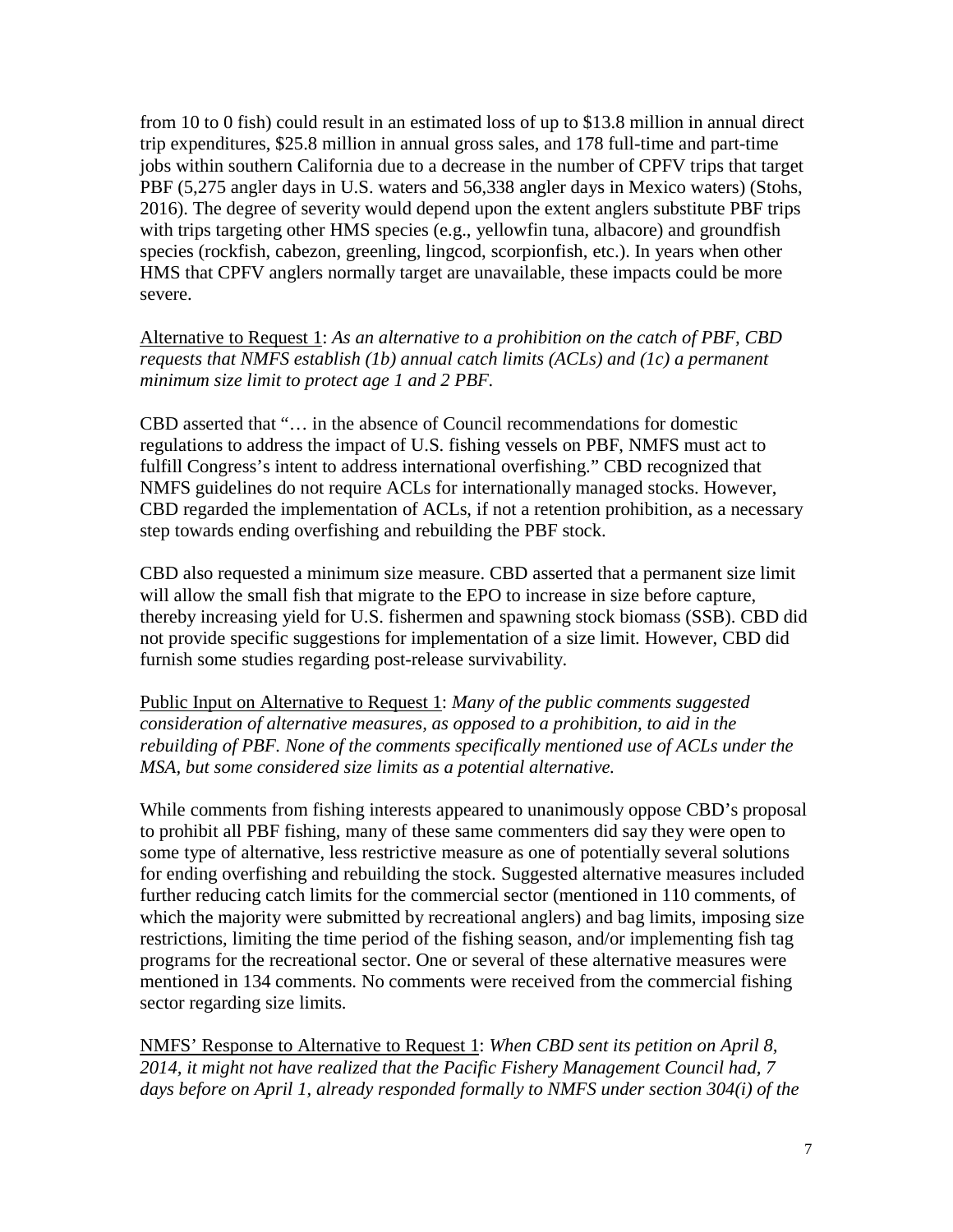*MSA, in response to the notice it had received that PBF is overfished and subject to overfishing. NMFS is pleased to report that meaningful measures have been implemented to aid in the rebuilding of PBF and to address the relative impacts of the U.S. fleet. NMFS does not regard the application of ACL requirements to the U.S. portion of the PBF catch as an effective mechanism to end international overfishing. Further, NMFS is not convinced that implementing size limits would yield conservation gains when applied to U.S. EPO fisheries, or that such a measure would be accepted by other PBF fishing nations.* 

*Annual Catch Limits:* The requirement for ACLs in U.S. fisheries began in 2007 when the MSA was reauthorized and amended. ACLs represent the amount of fish that can be caught by a fishing sector over a period of one year, and are aimed at managing fishing mortality on target species. ACLs are different from a complete prohibition in that fishing is allowed until the catch limit is reached, at which point further fishing for the year will be prohibited. Because this conservation strategy works on an annual basis, the fishery then reopens the following year and operates until the same or modified ACLs are reached. Neither the Pacific Council nor the Western Pacific Council adopted ACLs for PBF because it is a transboundary stock under international management, and as such meets the criteria for exemption from ACL requirements (see paragraph (h)(2)(ii), of the National Standard 1 guidelines; 50 CFR 600.310).

As a member of both the IATTC and WCPFC, NMFS is obligated to implement conservation and management measures adopted by these Commissions and has the authority to do so under the Tuna Conventions Act (TCA) and the Western and Central Pacific Fisheries Convention Implementation Act, respectively. NMFS has imposed PBF catch limits for U.S. commercial fisheries in the EPO under the TCA. Imposing additional catch limits under the authority of MSA would result in additional costs for U.S. industry for little additional conservation gain.

*Size Limits*: NMFS considers CBD's request for a size limit to mean that any PBF of year classes 1 and 2 that are caught by U.S. fisheries would have to be released. The International Commission for the Conservation of Atlantic Tunas has used size limits as a management measure for Atlantic bluefin tuna (ABFT) since 1998; however, NMFS is not convinced that such a measure would be an effective management tool for fisheries that catch PBF in the EPO. Unlike catch or retention limits, a size limit regulation is less likely to prohibit or deter targeting of PBF. Compared to fishing for ABFT, selectivity and post-release survivability associated with fishing for PBF along the U.S. West Coast is expected to be lower. Maunder and Aires-da-Silva (2014) argue that unless a fishery can completely control its selectivity, or unless released fish have a high survival rate, it is very difficult to implement and evaluate the effects of a minimum size limit.

For recreational fisheries, Bartholomew and Bohnsack (2005) note that many factors dictate post-release survivability, including the angling duration, tackle configuration, hook type, anatomical hook location, and handling procedures. For example, the majority of anglers on U.S. West Coast CPFVs that fish tuna use J hooks, which can lead to more soft tissue and gill damage to the fish. PBF caught on trolling gear could suffer even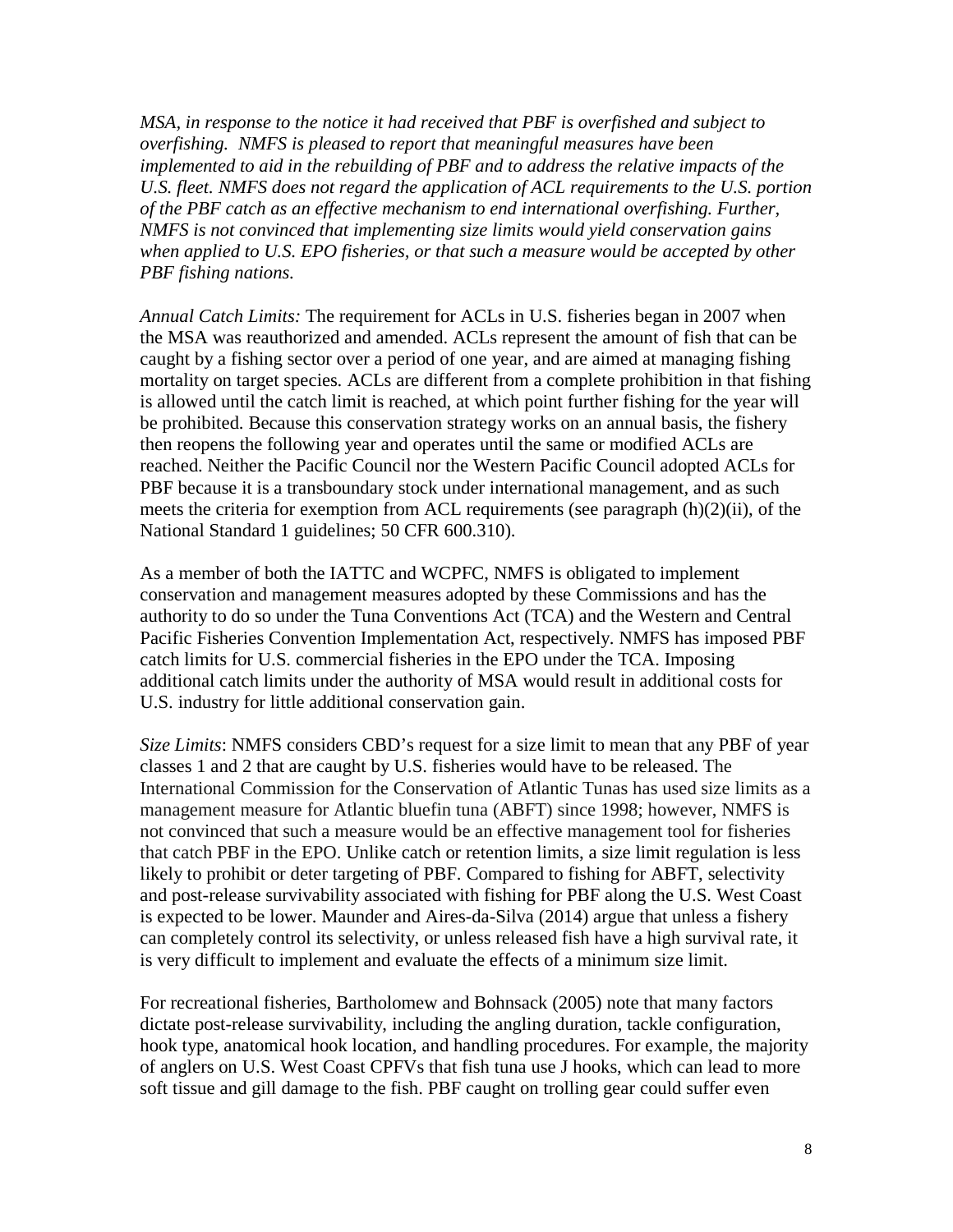greater damage because most trolling lures use large J hooks, double J hooks, and treble hooks. Additionally, landing and handling fish to measure them presents challenges for anglers and crew, especially during the commotion of a "good bite" (M. Thompson, pers. comm.). Paying customers on CPFVs could demand that fish be landed and measured, even if experienced crew considered the fish to be undersize based on appearance. Further, most tuna respond vigorously when removed from the water and brought on deck, and vessels equipped with U. S. Coast Guard-required non-skid surfaces could damage the skin and fins of the fish. Lastly, fish may suffer sublethal physiological effects post release (Cooke and Schramm, 2011).

NMFS acknowledges the comment letter received from CBD that disputed the Pacific Council's Highly Migratory Species Management Team's (HMSMT) perspective that size limits are impractical due to uncertainty in post-release survival.<sup>[9](#page-10-0)</sup> NMFS appreciates that CBD offered two scientific studies on post-release survival, which NMFS agrees show promise for the survivability of post-release ABFT. One study was based on a troll fishery, in which the fish were primarily hooked on the mouth. The authors of this study noted that fish would be more likely to swallow chunk bait—the primary method used by West Coast CPFVs—therefore, those fish may be more likely to sustain internal damage from the hook than the fish examined in their study (Marcek and Graves, 2014). The second study used experienced captains and anglers to investigate the post-release mortality of giant ABFT using custom-made, barbless circle hooks and releasing the fish without being brought onboard the boat (Stokesbury et al., 2011). Because the U.S. West Coast fisheries catch smaller-sized fish with different gear types than those of the studies, the positive conclusions regarding post-release survivability of ABFT may not directly apply to PBF, especially fish caught in the EPO. Rather, NMFS agrees with Maunder and Aires-da-Silva (2014) that, at this time, limiting catches is a more practical approach for the conservation of the stock in fisheries that generally catch juveniles, such as those that catch PBF in the EPO.

*Domestic Actions*: To date, NMFS has completed several rulemakings under the TCA to implement PBF commercial catch limits for the EPO (78 FR 33240, June 4, 2013; 79 FR 28448, May 16, 2014; 79 FR 68133, November 14, 2014) and, on July 8, 2015, implemented the U.S. commercial catch limit of 600 metric tons (mt) for 2015 and 2016 combined, and not to exceed 425 mt in either year (80 FR 38986). The IATTC initially adopted, by consensus in 2011, a resolution with commercial catch limits for nations fishing PBF in the EPO, including Mexico and the United States, and the IATTC has resolved to have catch limits in place for each year since; the catch limits for 2015 and 2016 are based on language contained within IATTC Resolution C-14-06. This resolution was based on a joint proposal between the United States, Mexico, and Japan, and reduces the commercial catch limits in the EPO by 40 percent consistent with recommendations of the IATTC scientific staff, which called for 25 to 40 percent reductions in PBF catch from the EPO.

On July 28, 2015, NMFS also implemented a reduction in the daily PBF bag limit and

<span id="page-10-0"></span> $9$  The HMSMT conveyed their perspective in Agenda Item G.4.b, HMSMT Report, which can be found here: [http://www.pcouncil.org/wp-content/uploads/G4b\\_HMSMT\\_Rpt2\\_PBF\\_SEPT2014BB.pdf](http://www.pcouncil.org/wp-content/uploads/G4b_HMSMT_Rpt2_PBF_SEPT2014BB.pdf)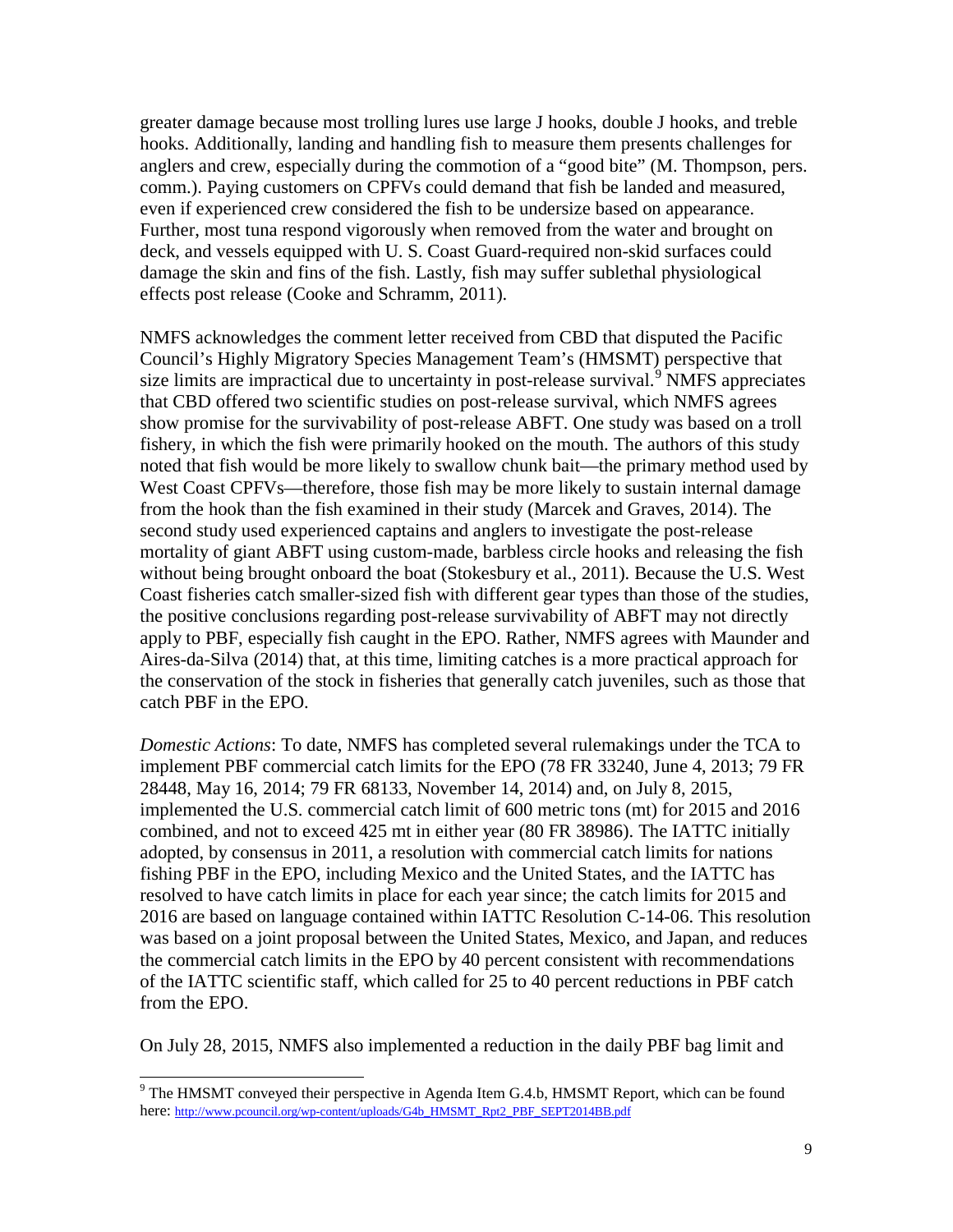possession limit for U.S. West Coast recreational fisheries (80 FR 44887). Resolution C-14-06 instructed IATTC Members to take meaningful measures to reduce catches of PBF by their "sportfishing vessels operating under its jurisdiction to levels comparable to the levels of reduction applied under this resolution to the EPO commercial fisheries until such time that the stock is rebuilt." The U.S. Delegation worked with the IATTC to adopt requirements in Resolution C-14-06 that would be complimentary to measures being considered by the Pacific Council to address the relative impact of the U.S. recreational fleet by reducing the existing PBF bag limit to a substantially lower level.<sup>[10](#page-11-0)</sup> The Pacific Council took final action at its November 2014 meeting (i.e., less than a month after the IATTC adopted Resolution C-14-06), and recommended a 2-fish daily bag limit and a 6 fish possession limit for PBF, which NMFS implemented in 2015. The bag limits apply to U.S. vessels regardless of whether catching PBF in U.S. waters or in Mexico's waters and returning to U.S. waters. NMFS projects that the new bag and possession limits will result in an approximately 30 percent reduction in fishing mortality given recent U.S. recreational annual catch averages—a reduction that is consistent with IATTC scientific staff advice.<sup>[11](#page-11-1)</sup>

Request 2: *CBD requested that NMFS identify specific values for reference points used to determine if overfishing is occurring or if the stock is overfished, such as maximum fishing mortality threshold (MFMT) and the minimum stock size threshold (MSST).*

CBD's petition requests that NMFS amend the HMS FMP to establish PBF reference points. CBD asserts that reference points have "…the potential to greatly increase awareness and improve management, thus should be a priority in amending the FMP." CBD considers reference points essential to science-based management, including preventing overfishing, determining acceptable biological catch, and achieving rebuilding targets. CBD commented that, "[w]ithout the establishment of reference points, scientific advisors are unable to give [conservation] advice" and that the "lack of specific values for PBF reference points has already crippled scientists' ability to provide conservation advice."

#### Public Input on Request 2: *One comment was submitted that addressed reference points.*

The sole comment letter that addressed reference points was submitted by CBD and again reiterated that NMFS amend the HMS FMP to include specific reference points for evaluating PBF status.

NMFS' Response to Request 2: *NMFS agrees with CBD that reference points assist in science-based management. Despite the lack of specific values to define certain status determination criteria (SDC) for PBF in the HMS FMP, NMFS has continued to make stock status determinations based on the best scientific information available, notify the* 

<span id="page-11-0"></span><sup>&</sup>lt;sup>10</sup> Previous regulations for the recreational fishery included a bag limit of 10 bluefin tuna per angler per day with a possession limit of 30 bluefin tuna (three daily bag limits) in the U.S. EEZ. Mexico's regulations set a bag limit of five PBF and a possession limit of 15 PBF (3 daily bag limits) in Mexico's EEZ.

<span id="page-11-1"></span> $11$  NMFS acknowledges the comment letter received from CBD, which disputed this catch savings estimate. However, NMFS' original estimate was verified in a more recent analysis that considered catch savings, whether based on the 2013 fishing season or the average of the 2008 through 2013 fishing seasons.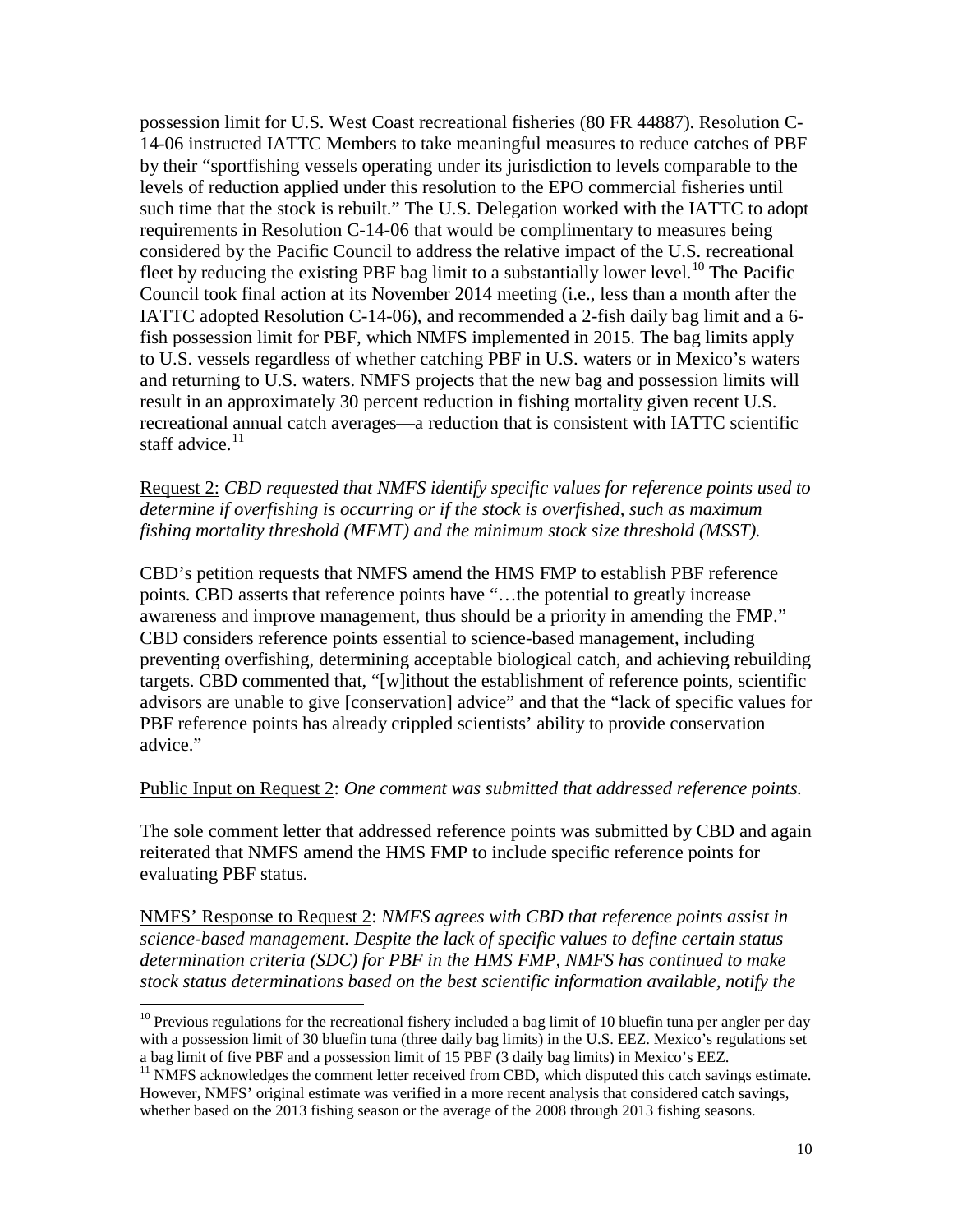*Pacific Council of these determinations, and adhere to obligations under MSA 304(i). Nonetheless, given the availability of subsequent years of PBF stock assessments, continued work to evaluate reference points, and the Pacific Council's upcoming biennial management cycle, NMFS encourages the Council to consider the adequacy of the FMP reference points and/or proxies for the PBF stock.* 

As described in paragraph  $(b)(2)(iv)$  of the MSA National Standard 1 guidelines, reference points include SDC, including MFMT and MSST or their proxies, maximum sustainable yield (MSY), acceptable biological catch (ABC), and ACLs. Because PBF is an internationally assessed and managed stock and meets the international exemption criteria of the National Standard 1 guidelines, an ABC and ACL was not included in the HMS FMP. However, the HMS FMP includes SDC and an estimate for MSY based on a mean of stock-wide catches from 1995 to 1999. These reference points are guideposts for managing the PBF stock and require being able to determine and monitor the effects of fishing. However, the effects of fishing are often difficult to determine for HMS species like PBF. For example, trends in catch and effort may reflect more than abundance, as fishing success may be affected by schooling behavior and/or environmental effects on the availability of species. Though SDC are included in the HMS FMP, specific values for MFMT and MSST have not been identified for PBF. Rather, NMFS uses these guideposts in concert with other available biological reference points to evaluate the status of the PBF stock.

NMFS determined stock status conditions of PBF based on information available in PBF stock assessments conducted by the International Scientific Committee for Tuna and Tuna-like Species in the North Pacific (ISC) (e.g., 78 FR 41033, July 9, 2013; 80 FR 12621, March 10, 2015). The ISC is the primary scientific body that routinely conducts stock assessments on temperate tuna and tuna-like species for the North Pacific, and its PBF Working Group (PBFWG) is responsible for conducting PBF stock assessments. The ISC's PBFWG routinely reports stock size and fishing mortality relative to a range of biological reference points (e.g., ISC, 2014). NMFS considers these PBF assessments to be the best scientific information available for the purpose of determining PBF stock status conditions under the MSA and notifying the respective Councils of their responsibilities under MSA section 304(i). NMFS works with the Pacific Council to ensure that results of international assessments and status updates for management unit stocks of the HMS FMP, including PBF, are routinely made available to the public in the Stock Assessment and Fishery Evaluation reports.

Biological reference points and the actions to be taken if the points are exceeded are also a part of the precautionary approach to fisheries management as stated in Article 7.5.3 of the Food and Agricultural Organization of the United Nations' Code of Conduct for Responsible Fisheries and Article IV of the Antigua Convention governing the IATTC. The ISC has been evaluating the performance of management strategy scenarios for meeting a range of rebuilding targets and schedules for the PBF stock.<sup>[12](#page-12-0)</sup> The WCPFC,

<span id="page-12-0"></span><sup>&</sup>lt;sup>12</sup> This scenario specified a 50 percent reduction of juvenile catches from the 2002-2004 average level and fishing effort no greater than the 2002-2004 level for the WCPO, and a 50 percent reduction of catches from 5,500 metric tons for the EPO (ISC, 2014).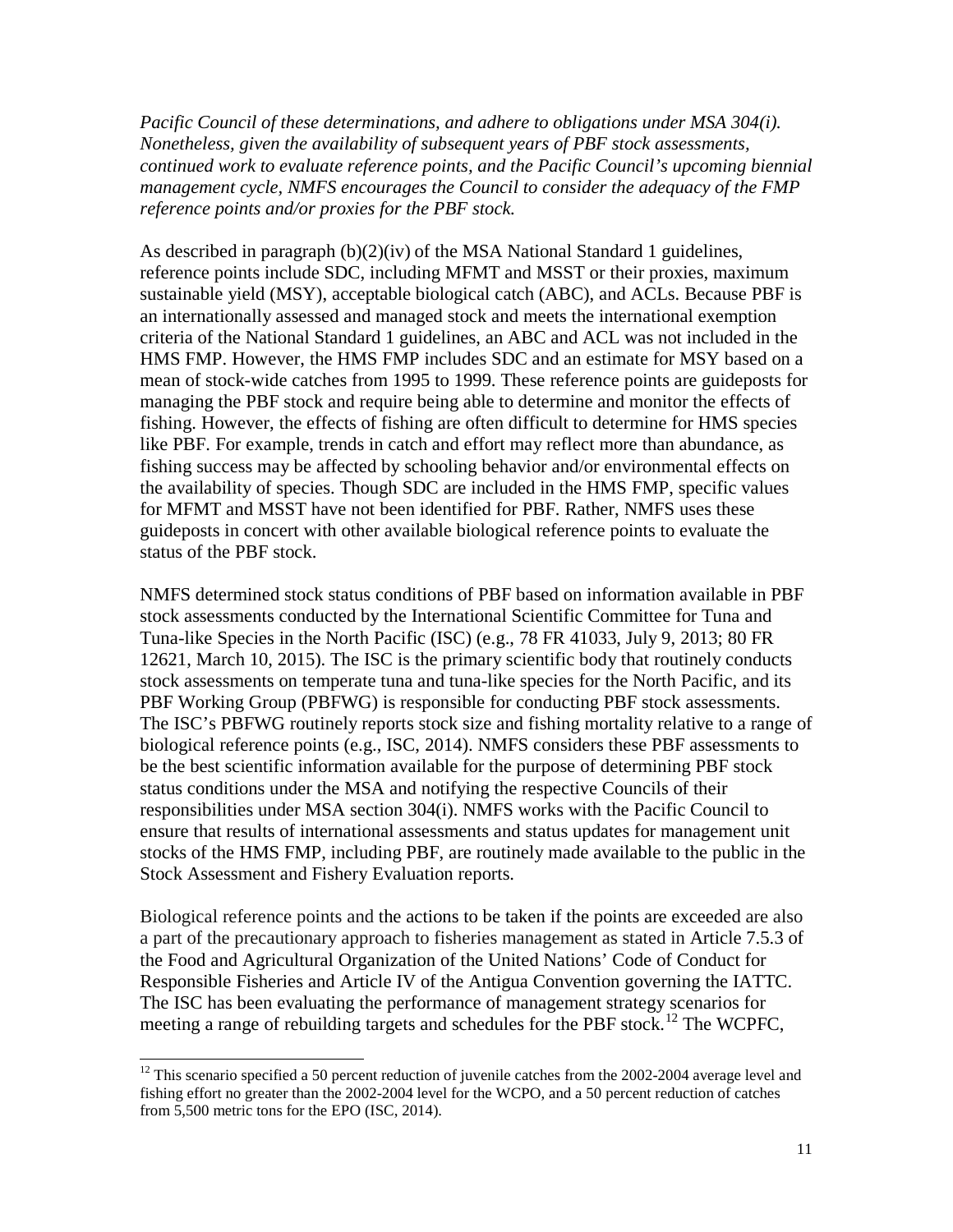IATTC, the Pacific Council, and NMFS take the ISC's conservation advice into account when adopting management measures for the purpose of rebuilding the PBF stock.

The fact that specific reference points have not yet been adopted by the IATTC or the WCPFC does not preclude the Pacific Council from developing reference points in accordance with National Standard 1. Ideally, there would be some continuity in reference points selected for the purposes of international and domestic management of fishing on the PBF stock; however, the Pacific Council and NMFS are not required to adopt reference points that are identical to those that may be adopted by the IATTC or WCPFC.

Request 3 *(not part of the petition for rulemaking): Aside from the petition for rulemaking discussed above, citing to section 304(i) of the MSA, 16 USC § 1854(i), CBD requests that NMFS develop and submit recommendations to the Secretary of State and Congress, for international actions that will end overfishing in the fishery and rebuild the affected stocks. Specifically, CBD suggests recommendations that include: (1) establishing a high seas moratorium on all fishing, (2) implementing a Pacific-wide minimum size for PBF catch, and (3) achieving a steep reduction in PBF quota for all countries in order to meet rebuilding targets that are based on established reference points.* 

*High Seas Moratorium on All Fishing:* CBD argues that to address some of the fundamental problems plaguing the international management of highly migratory species, NMFS should consider recommending that the Secretary of State and Congress encourage international action to close the high seas to all fishing. NMFS interprets this request as written: "all fishing," and not just PBF fishing. CBD offers that scientific support for closing the high seas to fishing "is growing and includes support for both economic reasons and population dynamics."

*Pacific-Wide Minimum Size:* To protect juvenile fish from fishing mortality, CBD asks that NMFS recommend to Congress and the Secretary of State that a minimum size be implemented Pacific-wide for PBF, noting that the majority of the total catch of PBF is currently less than a year old. CBD maintains that these recommendations are necessary for rebuilding the PBF stock, as well as for maintaining migrations from spawning grounds to the EPO. CBD adds that a minimum size limit has the potential to allow PBF time to migrate to the EPO, "potentially reestablishing the historical range."

*Steep Reductions in Catch based on Established Reference Points:* CBD urges the United States to continue pushing the two North Pacific RFMOs to achieve steep reductions in PBF "quota for all countries in order to meet rebuilding targets that are based on established reference points." CBD notes their support for the United States' recommendation on the creation of a rebuilding plan at the WCPFC annual meeting in 2013. CBD also states that in the "case where a Council manages a fish for which no internationally-set reference points exist, the Council should propose reference points for consideration by the Pacific RFMOs." CBD continues, stating that without specific reference points and rebuilding targets, managers are unlikely to make the cuts necessary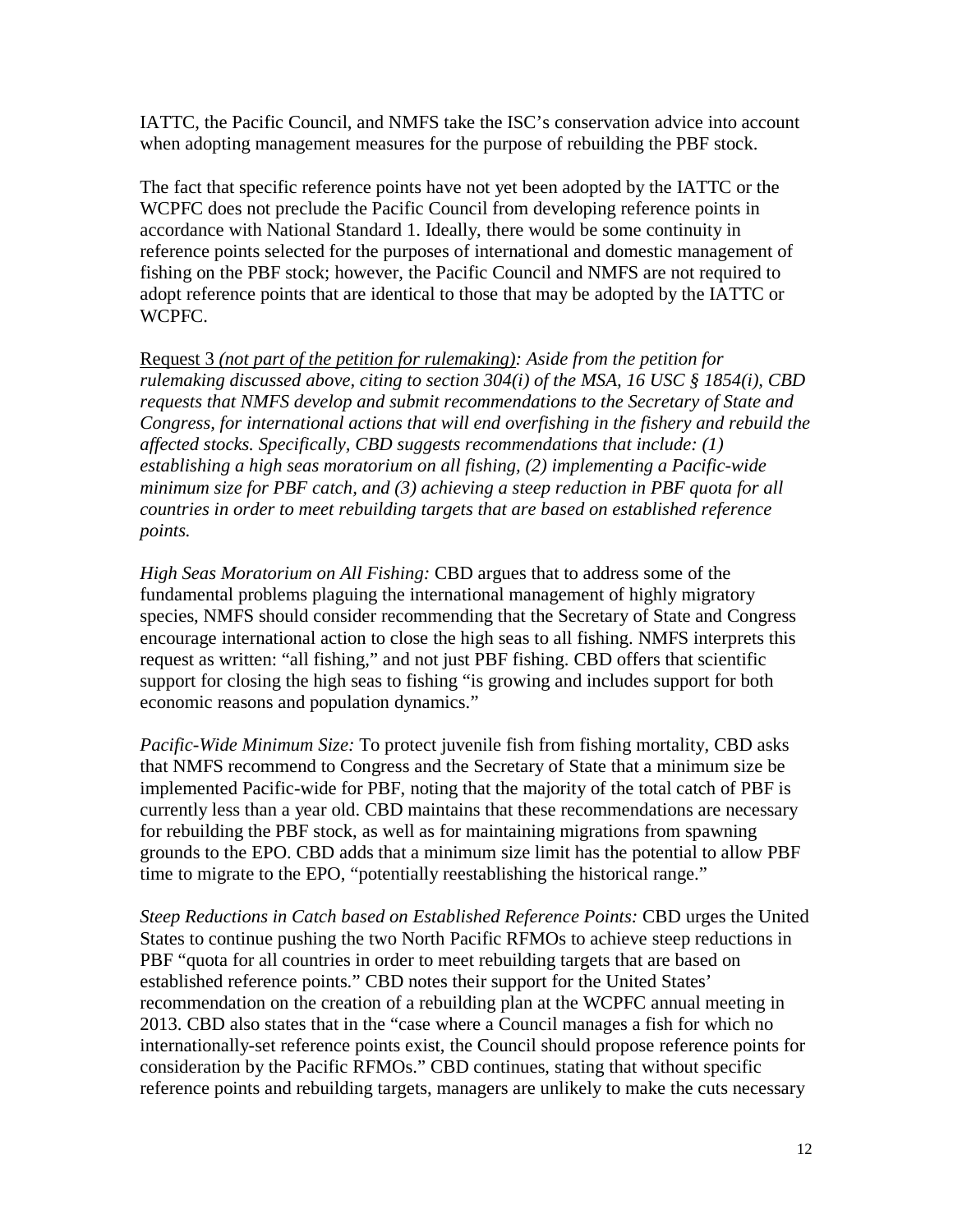to rebuild PBF. Finally, CBD suggests that the United States recommend precautionary reference points to the RFMOs.

Public Input on Request 3: *NMFS received a few individually submitted comments in support of a high seas moratorium. All public comments that included references to establishing or reducing catch limits, size limits, and reference points were discussed with regard to the petitioner's alternative to request one and request two.* 

NMFS received 32 individually submitted comments in support of fishing closures on the high seas. Additionally, the 23,826 form letters expressed support for closing the high seas to fishing. Commenters who opposed the prohibition of PBF catch under the HMS FMP could also be construed as possibly opposing closing the high seas to fishing given the context of many of their comments.

NMFS' Response to Request 3: *While not a part of CBD's request for rulemaking under MSA, the agency sees merit in CBD's request for international recommendations. MSA section 304(i), which the petition cites as the basis for this request, imposes an obligation on fishery management councils (or the Secretary, in the case of management of highly migratory species in the Atlantic Ocean) to develop recommendations for international actions that will end overfishing and rebuild the stock. In a letter dated April 1, 2014, the Pacific Fishery Management Council already made recommendations in response to MSA section 304(i). NMFS is not convinced, at this time, that either closing the high seas to fishing or establishing size limits for PBF would be effective management tools for rebuilding the PBF stock or serving U.S. national interests. Lastly, and as stated in NMFS' response to request 2, NMFS agrees with CBD's perspective that reference points and rebuilding targets aid in science-based management. NMFS will continue to work with the U.S. Delegations to the IATTC and WCPFC to promote their adoption and use in determining international conservation and management measures.*

*High Seas Moratorium on All Fishing:* NMFS does not consider closing the high seas to all fishing as a management strategy likely to rebuild PBF or garner consensus among RFMO fishing nations at this time. CBD states that scientific support for closing the high seas (i.e., waters seaward of national EEZs) to fishing is growing, both in terms of economic and fish population benefits. However, the petition does not provide a strong body of reference materials to support this position. The conservation benefits of closing the high seas to fishing, at least in terms of changes in total catch, are likely to be determined by the degree of movement of the targeted species, the mobility of vessels, and the opportunities to exploit the stock in alternative areas (Davis et al., 2012). While some conservationists and researchers have recently proposed using reserves for managing highly-mobile pelagics (e.g., tunas), their effective use presents special challenges due to the high mobility of both the stocks and harvesters, limited scientific knowledge on the expected benefits, and significant governance challenges (Kaplan et al. 2014). For example, Santana-Garcon et al. (2014) mention that the monitoring of pelagic species, both in large and small spatial area closures, is required to better understand how mobile species respond to spatial closures. So far, that has proven difficult to measure. CBD, too, mentioned that high seas closures would be worth evaluating; however, the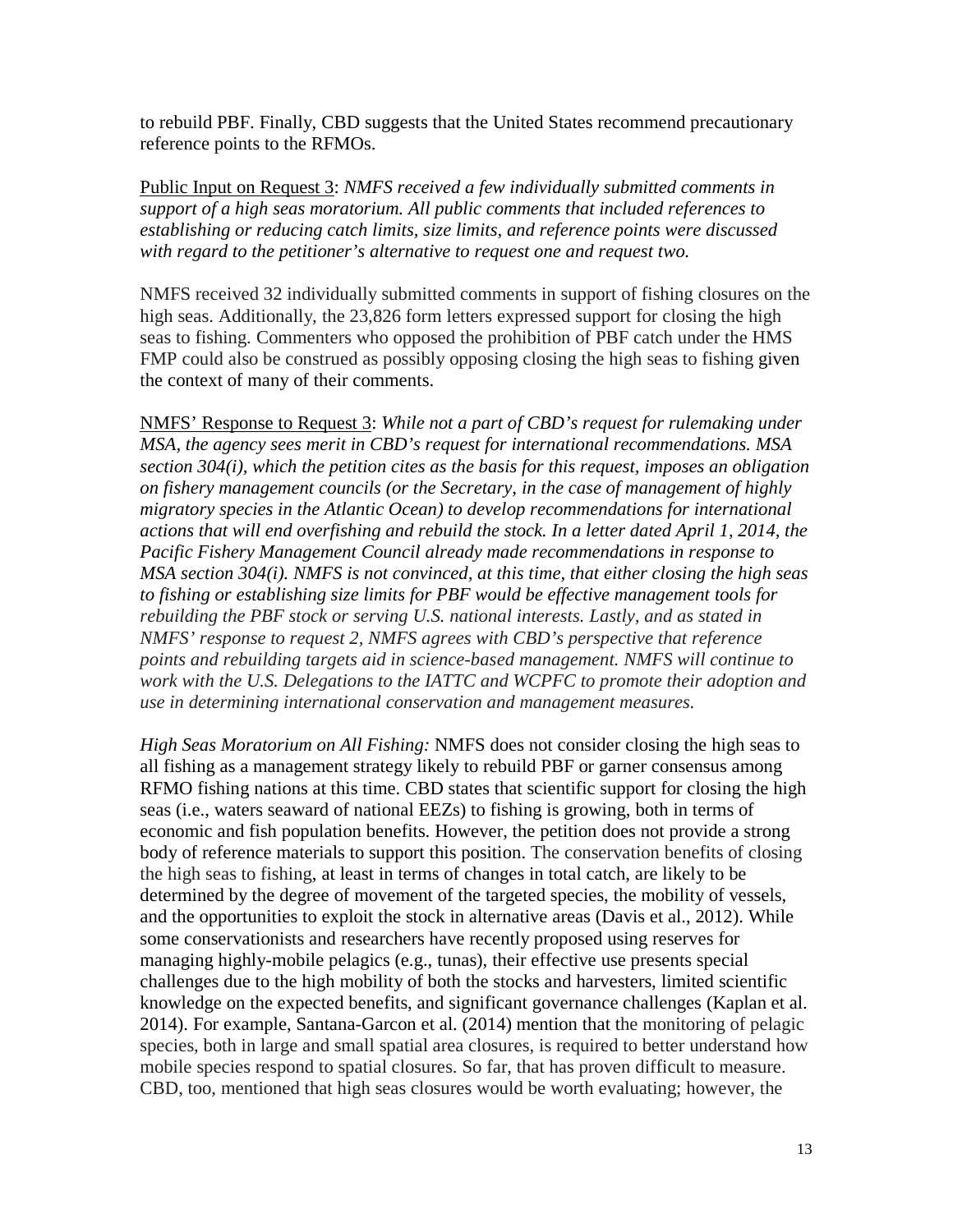petitioner offered no further suggestions regarding mechanisms for conducting these evaluations.

In addition to concerns about the scientific uncertainty regarding the conservation benefits of stopping all fishing on the high seas, NMFS has concerns about the degree to which fishing mortality of PBF would be limited by closing the high seas, since vessels of the United States and other nations utilize the high seas only to a limited extent for harvesting PBF. Most of the U.S. commercial catches of PBF in the EPO are taken by purse seine vessels, and nearly all of the purse seine catches have been made west of Baja California and California, within about 100 nautical miles of the coast, between about 23°N and 35°N (IATTC, 2014). Similarly, most of the U.S. recreational PBF catch occurs in the EEZs of Mexico and the United States. In the western Pacific Ocean, PBF is primarily caught from Taiwan to Hokkaido, with troll, purse seine, trap, drift net, and other gear, in coastal or nearshore areas. Pacific-wide, catches of PBF on the high seas are primarily taken by the longline fleets of Japan, Korea, and Chinese Taipei; however, these fleets catch small amounts of PBF on the high seas in comparison to catches from other fishing grounds (Bayliff , 2000; ISC, 2014).

Lastly, closing the high seas to fishing may undermine national interests and international cooperation on the conservation and management of other HMS fisheries. U.S.-based HMS fisheries have a strong dependency on the high seas as part of their fishing operations in both the EPO and WCPO. The High Seas Fishing Compliance Act, enacted in 1996, requires that all commercial fishing vessels registered in the United States have a permit to fish on the high seas. NMFS issues these permits for harvesters fishing seaward of 200 miles offshore. As of March 2015, there were 285 vessels permitted to fish on the high seas in the Pacific Ocean. These U.S. vessels, as well as those of other member nations of the IATTC and WCPFC, are subject to numerous conservation and management measures to control fishing activity on the Pacific high seas.

*Pacific-Wide Minimum Size:* NMFS is reticent at this time to promote new approaches to reducing fishing mortality on juveniles (see the Response to Petition Request 1, above, regarding the efficacy of minimum size limits). Given the recently adopted PBF fishing restrictions by both the IATTC and WCPFC, which will be evaluated as part of the 2016 stock assessment, NMFS expects to gain insights as to whether different approaches for addressing juvenile catches should be implemented.

*Steep Reductions in Catch based on Established Reference Points:* Both North Pacific RFMOs adopted measures to reduce fishing mortality and address PBF overfishing, beginning with the WCPFC in 2011 and the IATTC in 2012. Initially, the WCPFC management measures were effort-based, but now include both catch-based and effortbased measures. The IATTC has always managed PBF with catch-based management measures. As previously mentioned, both RFMOs adopted (and NMFS implemented) more restrictive measures for 2015 and 2016 than in previous resolutions. In 2016, both RFMOs are expected to adopt new measures and make progress towards a rebuilding plan for PBF based on the 2016 ISC stock assessment.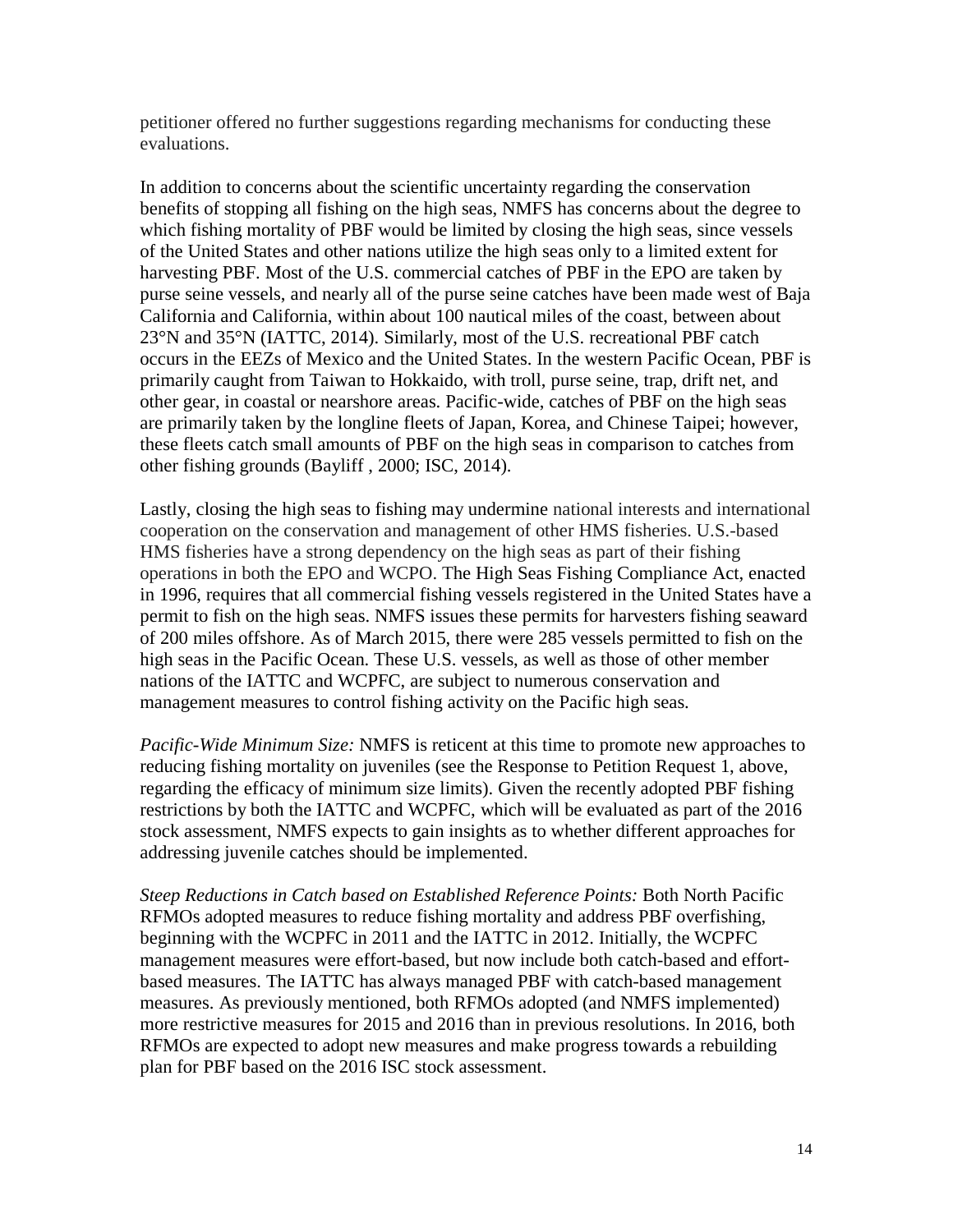Throughout the petition and specifically in this particular request, CBD emphasizes the importance of setting specific reference points and rebuilding targets. NMFS agrees that establishing international reference points is an important action to take; yet, generally, sees the importance of the RFMOs adopting reference points designed to keep the stock size and the fishing mortality rate in "safe zones" as having been eclipsed by the need to rebuild the stock. The United States and Japan submitted competing proposals for a PBF rebuilding plan during the September 2014 meeting of the Northern Committee (NC), which is a subsidiary body of the WCPFC that develops recommendations for PBF management measures. The United States proposed a rebuilding target of 20 percent of SSB, but Japan's proposal for a rebuilding target of historical median SSB (42,592 mt) was ultimately included in the NC's recommendation to the WCPFC for an "initial" rebuilding goal, to be reached with at least 60 percent probability within 10 years. The WCPFC later adopted the NC's recommendation at its December 2014 annual meeting. WCPFC Conservation and Management Measure (CMM) 2014-04 establishes an interim target for rebuilding the stock.<sup>[13](#page-16-0)</sup> The United States submitted a proposal to the  $89<sup>th</sup>$ Meeting of the IATTC<sup>[14](#page-16-1)</sup> encouraging the adoption of a more ambitious rebuilding target by the IATTC, and also submitted a proposal for a PBF rebuilding plan to the NC at its 11<sup>th</sup> Annual Meeting in September 20[15](#page-16-2).<sup>15</sup> Neither proposal was adopted. The United States plans to submit proposals intended to accelerate the rebuilding of the stock at the upcoming IATTC and NC meetings.

In regards to long-term reference points, NMFS generally views the schedule set forth in CMM-2014-04 (i.e., development and consideration of reference points and harvest control rules for the long-term management of PBF at the NC's meetings in 2015 and 2016) as a reasonable alternative for achieving the CBD's objectives. CMM 2014-04 also set expectations for reviewing the rebuilding plan in regard to the results of the 2016 assessment and amending it, if necessary, to ensure that rebuilding is consistent with the long-term management framework. The ISC is also working with fishery managers and stakeholders to develop an operating model for evaluating candidate management strategies for PBF.<sup>[16](#page-16-3)</sup> In the interest of promoting the adoption of conservative international reference points, the United States submitted a proposal for a precautionary management framework for PBF to the NC for their  $11<sup>th</sup>$  Annual Meeting.<sup>[17](#page-16-4)</sup> Although the management framework proposal, as well as other rebuilding plan proposals, was not adopted in 2015, NMFS remains committed to working with the U.S. Delegations to the IATTC and WCPFC to encourage adoption of appropriate and compatible reference points by both Commissions, and Pacific-wide application of a long-term management framework for PBF to rebuild the stock and avoid overfishing.

<span id="page-16-0"></span><sup>&</sup>lt;sup>13</sup> WCPFC CMM-2014-04 can be found here[: http://www.wcpfc.int/system/files/CMM%202014-](http://www.wcpfc.int/system/files/CMM%202014-04%20Conservation%20and%20Management%20Measure%20to%20establish%20a%20multi-annual%20rebuilding%20plan%20for%20Pacific%20Bluefin.pdf) [04%20Conservation%20and%20Management%20Measure%20to%20establish%20a%20multi-](http://www.wcpfc.int/system/files/CMM%202014-04%20Conservation%20and%20Management%20Measure%20to%20establish%20a%20multi-annual%20rebuilding%20plan%20for%20Pacific%20Bluefin.pdf)

<span id="page-16-1"></span>[annual%20rebuilding%20plan%20for%20Pacific%20Bluefin.pdf](http://www.wcpfc.int/system/files/CMM%202014-04%20Conservation%20and%20Management%20Measure%20to%20establish%20a%20multi-annual%20rebuilding%20plan%20for%20Pacific%20Bluefin.pdf)<br><sup>14</sup> U.S. proposal on PBF for the 89<sup>th</sup> Meeting of the IATTC can be found here: https://www.iattc.org/Meetings/Meetings2015/June/PDFs/Proposals/IATTC-89-PROP-J-1-USA-Bluefin-rebuilding-plan-REV2 clean.pdf<br><sup>15</sup> U.S. proposal to NC11 on a PBF rebuilding plan can be found here: <u>https://www.wcpfc.int/system/files/NC11-DP-</u>

<span id="page-16-2"></span>[<sup>03%20%28</sup>PBF%20rebuilding%20plan%29.pdf](https://www.wcpfc.int/system/files/NC11-DP-03%20%28PBF%20rebuilding%20plan%29.pdf)<br><sup>16</sup> Materials for an ISC management strategy evaluation (MSE) workshop can be found here:

<span id="page-16-3"></span>

<span id="page-16-4"></span>http://isc.ac.affrc.go.jp/reports/isc\_mse\_workshop.html<br><sup>17</sup> U.S. proposal to NC11 for a precautionary management framework for PBF can be found here: <https://www.wcpfc.int/system/files/NC11-DP-02%20%28PBF%20Precautionary%20Management%20Framework%29.pdf>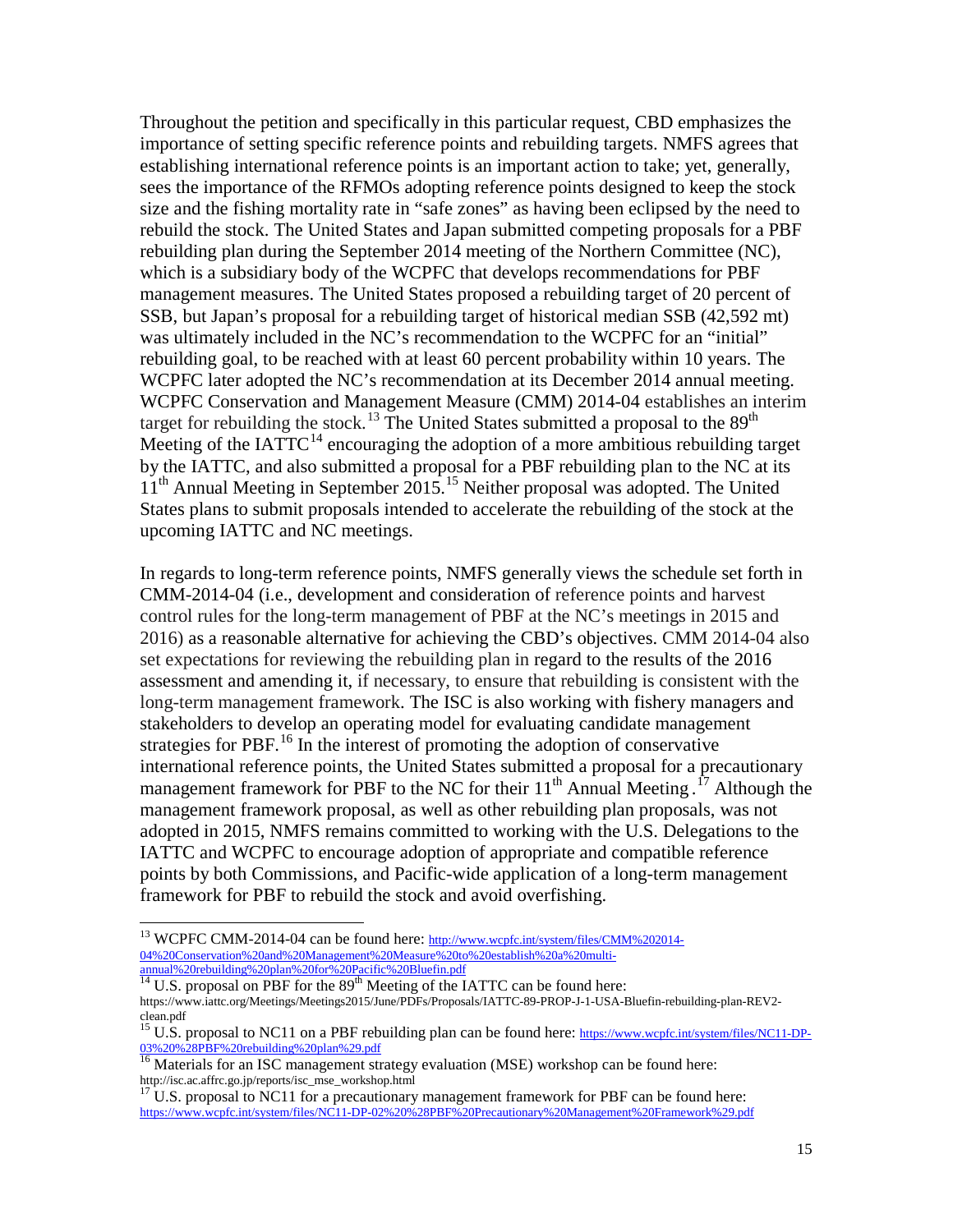### **References**

Bartholomew, A. and J.A. Bohnsack. 2005. A review of catch-and-release angling mortality with implications for no-take reserves. Reviews in Fish Biology and Fisheries, 15: 129–154.

Bayliff, W. 2000. Status of Bluefin Tuna in the Pacific Ocean. Inter-American Tropical Tuna Commission. La Jolla, CA, USA.

Cooke, S.J., and H.L. Schramm. 2007. Catch-and-release science and its application to conservation and management of recreational fisheries. Fisheries Management and Ecology, 14: 73–79.

Davies, T.K., S. Martin, C. Mees, E. Chassot and D.M. Kaplan. 2012. A review of the conservation benefits of marine protected areas for pelagic species associated with fisheries. ISSF Technical Report 2012-02. International Seafood Sustainability Foundation, McLean, Virginia, USA. 36 pp.

Kaplan, D.M., E. Chassot, J.M., Amandé, S. Dueri, H. Demarcq, L. Dagorn, and A. Fonteneau. 2014. Spatial management of Indian Ocean tropical tuna fisheries: potential and perspectives. ICES Journal of Marine Science, doi.10.1093/icesjms/ fst233.

Inter-American Tropical Tuna Commission (IATTC). 2014. Pacific Bluefin Tuna. IN: Fishery Status Report No. 12: Tuna and Billfishes in the Eastern Pacific Ocean, pp. 101- 107. Inter-American Tropical Tuna Commission, La Jolla, California 2014.

International Scientific Committee for Tuna and Tuna-like Species in the North Pacific Ocean (ISC). 2014. Stock Assessment for Pacific Bluefin Tuna in the Pacific Ocean in 2014. Report of the Pacific Bluefin Tuna Working Group, International Scientific Committee for Tuna and Tuna-like Species in the North Pacific Ocean.

ISC. 2015. Report of the Fifteenth Meeting of the International Scientific Committee for Tuna and Tuna-like Species in the North Pacific Ocean. Plenary Session. July 15-20, 2015; Kona, Hawaii.

Maunder, M. and A. Aires-da-Silva. 2014. Developing Conservation Measure for Bluefin Tuna in the Eastern and Western Regions of the Pacific Ocean: Factors to Consider and Fishery Impact Analysis. Document IATTC -87 Inf-B, IATTC, LA Jolla, CA. 20 pp.

Marcek, B.J. and J.E. Graves. 2014. Post-Release Mortality of School-size Atlantic Bluefin Tuna in the U.S. Recreational Troll Fishery. Collective Volume of Scientific Papers, International Commission for the Conservation of Atlantic Tunas, 70: 654-662.

Santana-Garcon, J., S.J. Newman, T.J. Langlois, and E.S. Harvey. 2014. Effects of a